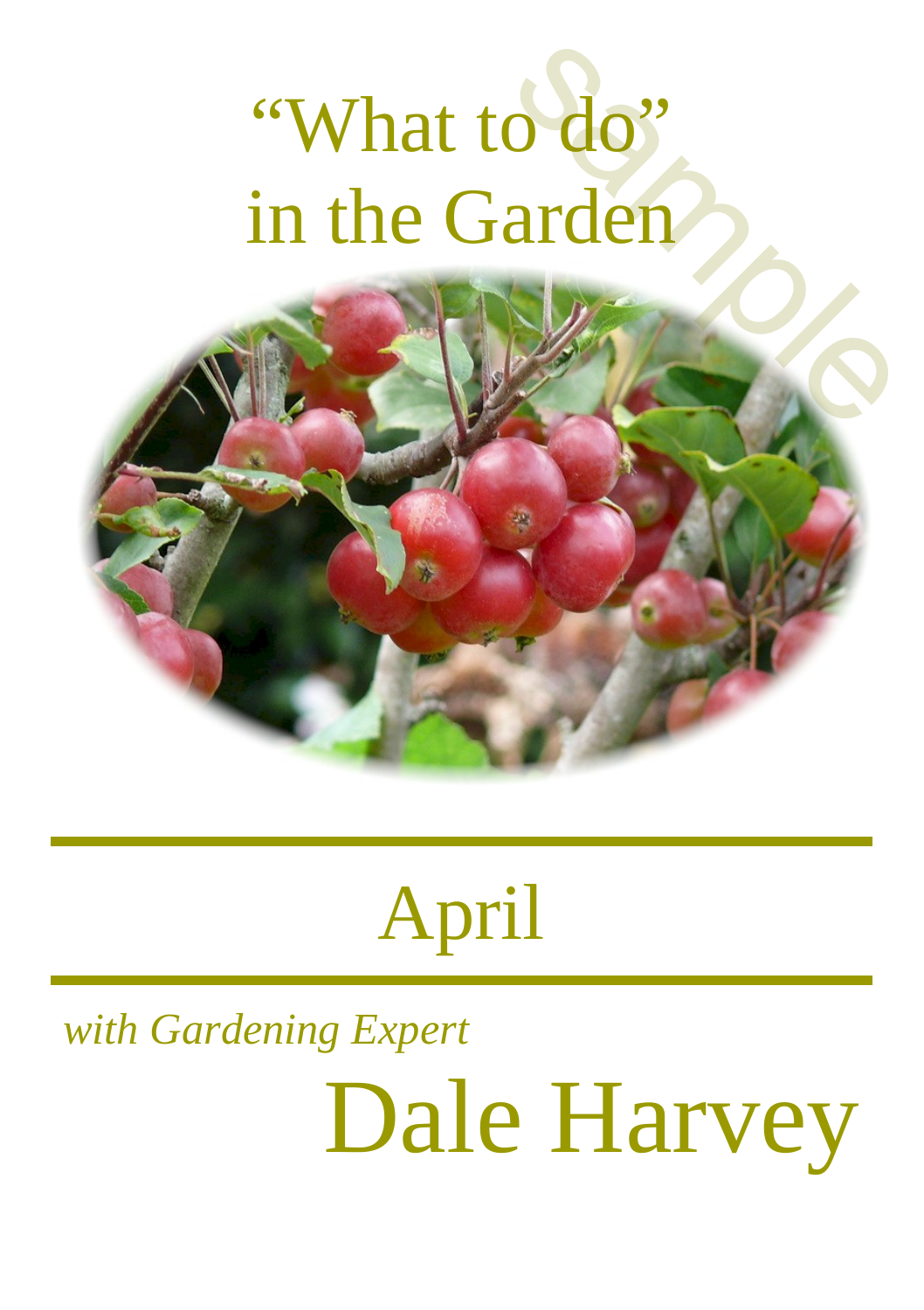*"What to do" in the Garden for April* 2



**©**Dale Harvey & John Newton

All Rights Reserved.

No part of the publication may be reproduced, stored in a retrieval system or transmitted in any form or by any means, electronic, mechanical, photocopying, recording or otherwise without the prior written permission of the publishers and owners Dale Harvey & John Newton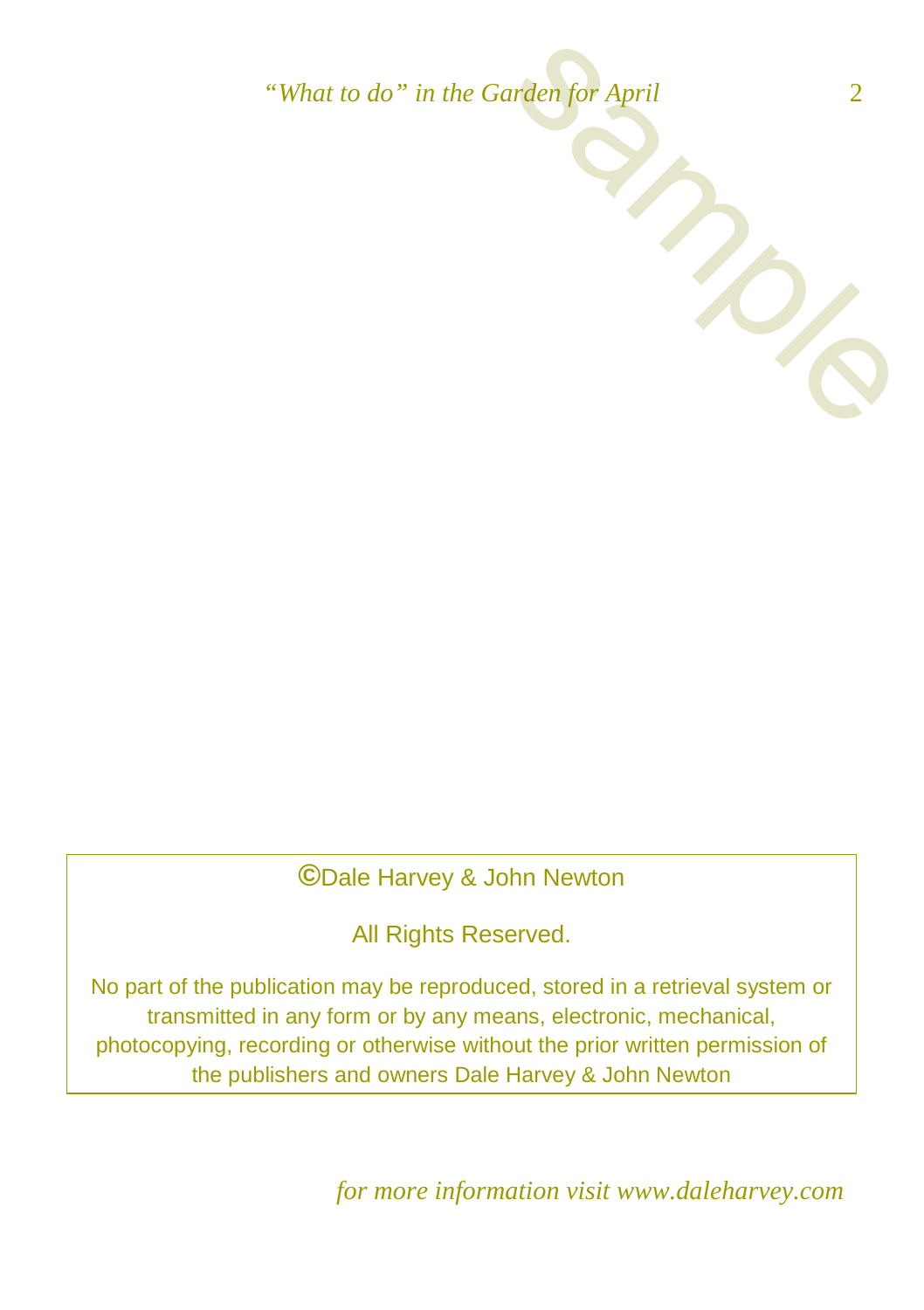

| 3<br><b>Dale Harvey's Gardening Handbook Series</b>                     |  |
|-------------------------------------------------------------------------|--|
|                                                                         |  |
|                                                                         |  |
|                                                                         |  |
|                                                                         |  |
|                                                                         |  |
|                                                                         |  |
| The First Week in the Mid Autumn Garden                                 |  |
|                                                                         |  |
| In mild climates with minimal winter frosts also include 17             |  |
|                                                                         |  |
|                                                                         |  |
| Remove shading from the glasshouse to maximise late season sunlight     |  |
|                                                                         |  |
| The systemic spray against disease and pests is most important before   |  |
|                                                                         |  |
| Feed Azalea, Camellia, Daphne, Luculia, Osmanthus 22                    |  |
| Mid and Late Autumn are excellent times to clear land, cut down  23     |  |
|                                                                         |  |
|                                                                         |  |
| Continue planting (sub) tropicals species wherever ground remains       |  |
|                                                                         |  |
| A wide variety of flowers can still be sown from seed or advanced       |  |
|                                                                         |  |
|                                                                         |  |
|                                                                         |  |
| Also feed generously before planting and add organic matter, especially |  |
|                                                                         |  |
| This is an excellent time to plant Spring-flowering and Late Winter-    |  |
|                                                                         |  |
|                                                                         |  |
|                                                                         |  |
|                                                                         |  |
|                                                                         |  |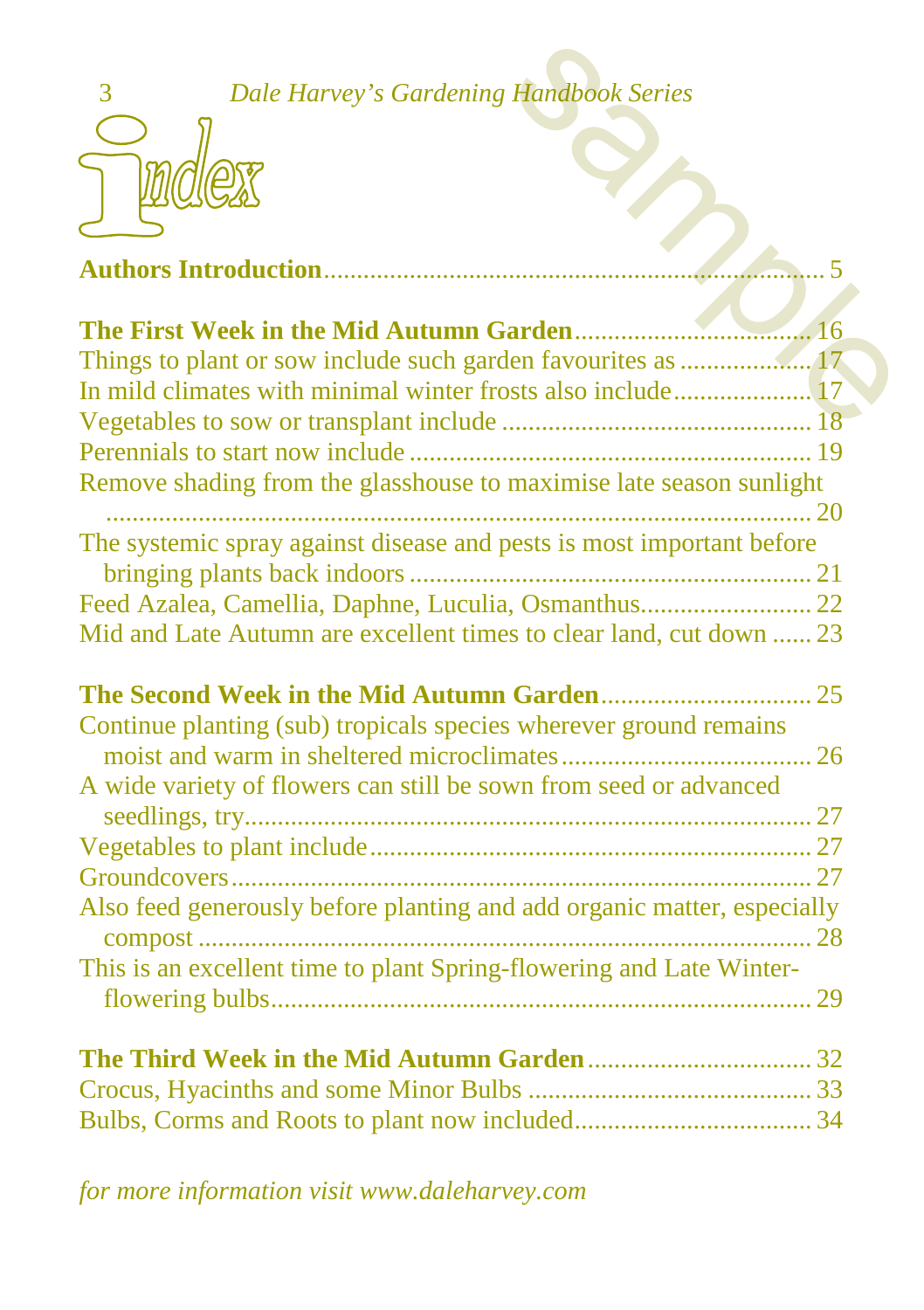### *"What to do" in the Garden for April* 4

| "What to do" in the Garden for April                                                                                                      | $\overline{A}$ |
|-------------------------------------------------------------------------------------------------------------------------------------------|----------------|
| Continue to transplant seedlings of favourite garden flowers including                                                                    | . 35           |
| Deciduous Shrubs and Trees, Conifers, Evergreen Shrubs and Trees,<br>Cymbidium Orchids and all other frost-tender (sub) tropical species  |                |
| This continues to be a good time to plant seedlings or advanced<br>container plants for Late Winter, Spring and Early Summer gardens      |                |
| Pruning during Waning Moon cycle will tend to limit new growth 43                                                                         |                |
| Now is also an excellent time to plant almost all varieties of: 44<br>All of these fruiting and ornamental species also can be fed now to |                |
|                                                                                                                                           |                |
|                                                                                                                                           |                |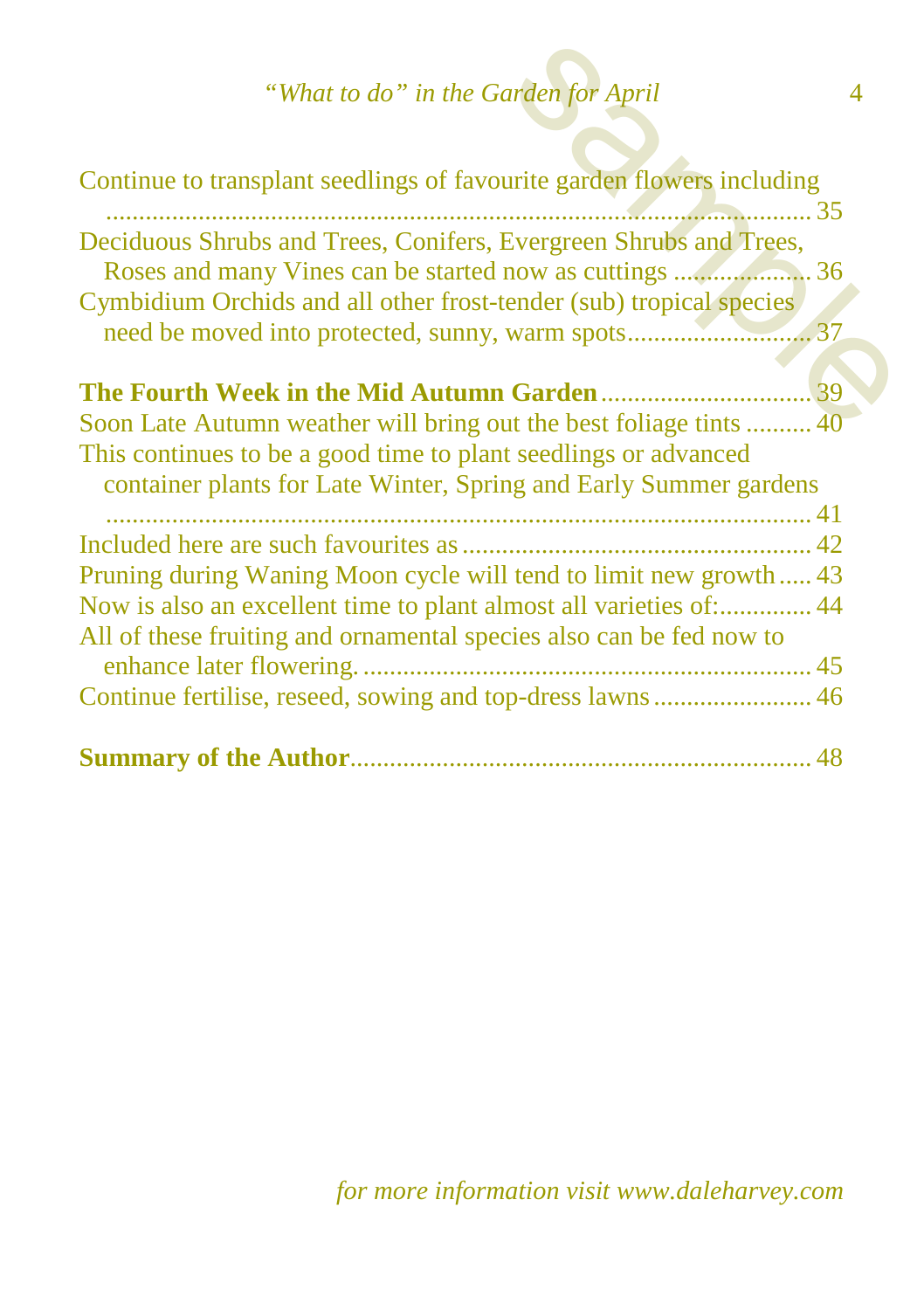uthors introducti

*An Introduction to Your Monthly Hand-Book*

<span id="page-4-0"></span>New Zealand is a clean, green, garden paradise. One of the last and best in the world. We are blessed here in New Zealand with one of the most remarkable climates of any country on earth.

It often takes a prolonged overseas experience for most Kiwis to realize that the climate, land and lifestyle we so take for granted is what people in other nations would consider to be nearly ideal: a true paradise when compared to the extremes experienced in other parts of the world.

It is for this very reason that per head of population New Zealand has one of the highest levels of truly talented creative gardeners to be found anywhere. Gardening has become part of our national character. It sets us apart and helps to develop and reinforce our high level of environmental awareness and sophistication. So if you aren't yet a gardener, give it a go. It will do you, your family, the community and the country a world of good. And if you are already stuck into the garden, congratulations!

You represent a better, more advanced alternative within modern living. And your efforts, even if they are only in your back yard, collectively are helping to inspire and lead the world into a cleaner, greener new age.

If you are new to gardening or if you are encouraging a young mind to love nature start small and simple. This way you can focus attention on learning enough about a few plants to give yourself a better chance of success. An initial small success generates pride, excitement and a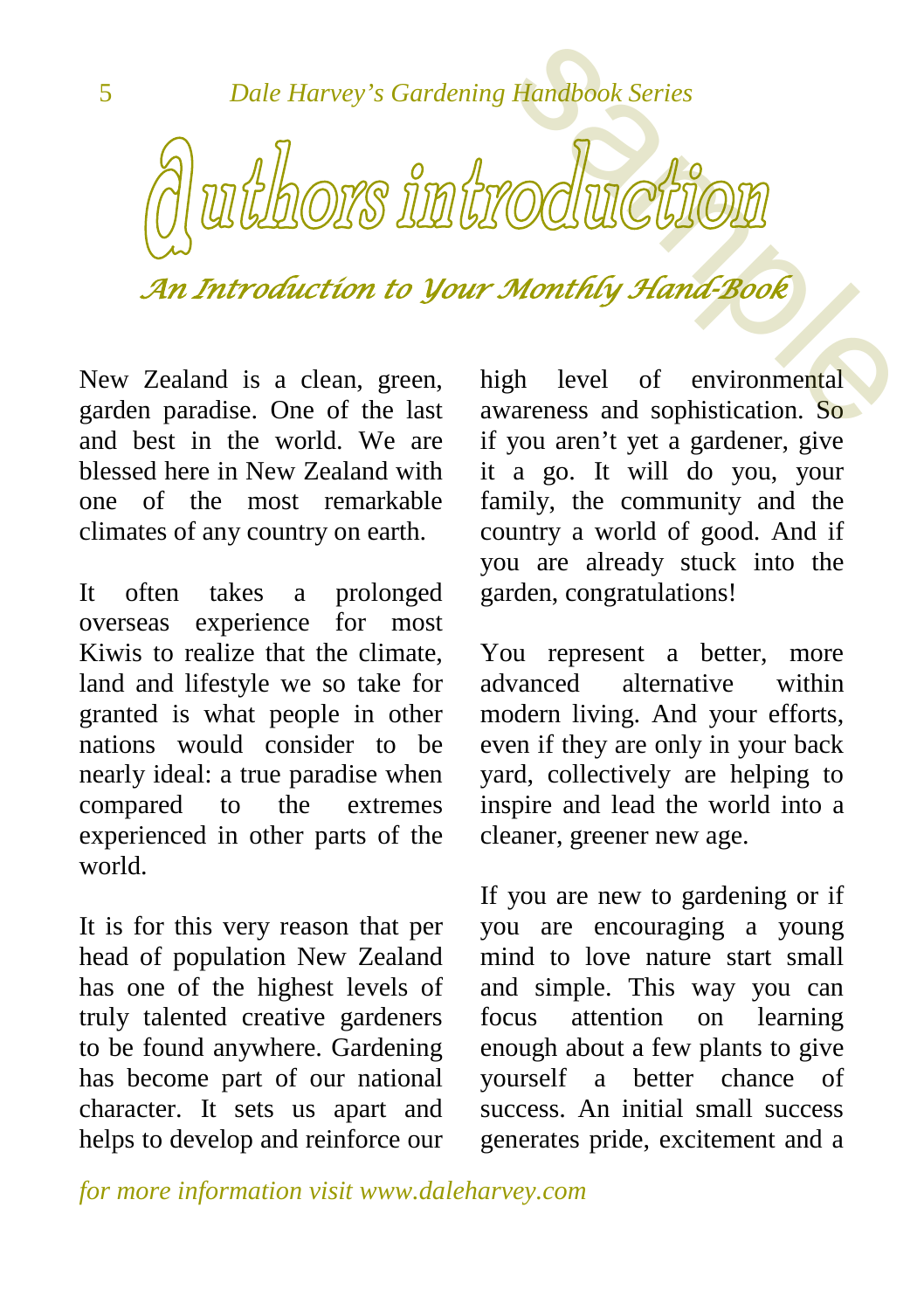desire to learn more so can make a garden lover for life.

While a big failure early on can stop an individual from ever trying again and ultimately lose a chance to experience one of the truly heavenly pleasures of life on earth. When one remembers the classic words, "We are closest to God in the garden", we start to realize the tragic significance that such a failure can have upon one's future, or how by simply planting a few seedlings for the first time one can take a few real steps toward paradise.

Over the years my experience in the garden has brought me to the understanding that the earth is a living organism, a timeless master and we are its pets.

This loving earth doesn't really need us, yet we are totally dependent on it for everything.

Like all good pets, we've got to understand and obey the rules of the house. No longer are we little puppies allowed to soil our bedding and rip up the furniture.

Our survival comes down to something as simple as personal hygiene on a collective, global scale. As we come of age as a civilization we either understand and obey, or we are put down like so many species before us. We are not saving the earth, we must save ourselves! and the same of the comes of the same of the same of the same of the same of the same of the same of the same of the same of the same of the same of the same of the same of the same of the same of the same of the same of t

One of the easiest ways to serve the Living Earth is in the garden, which is a little piece of nature. The earth contains all the secrets and cycles that we know as life.

So to garden is to interact with this great power which will ultimately put us on the path to understanding the secrets of life, for life unfolds daily there in the garden. And, with time, becomes easy to understand. Understanding matures into wisdom which ultimately brings reward, your own paradise. And, collectively, if we all do our part those small bits of paradise start to merge, eventually creating a heaven on earth.

If you sincerely want to improve the quality of your life and those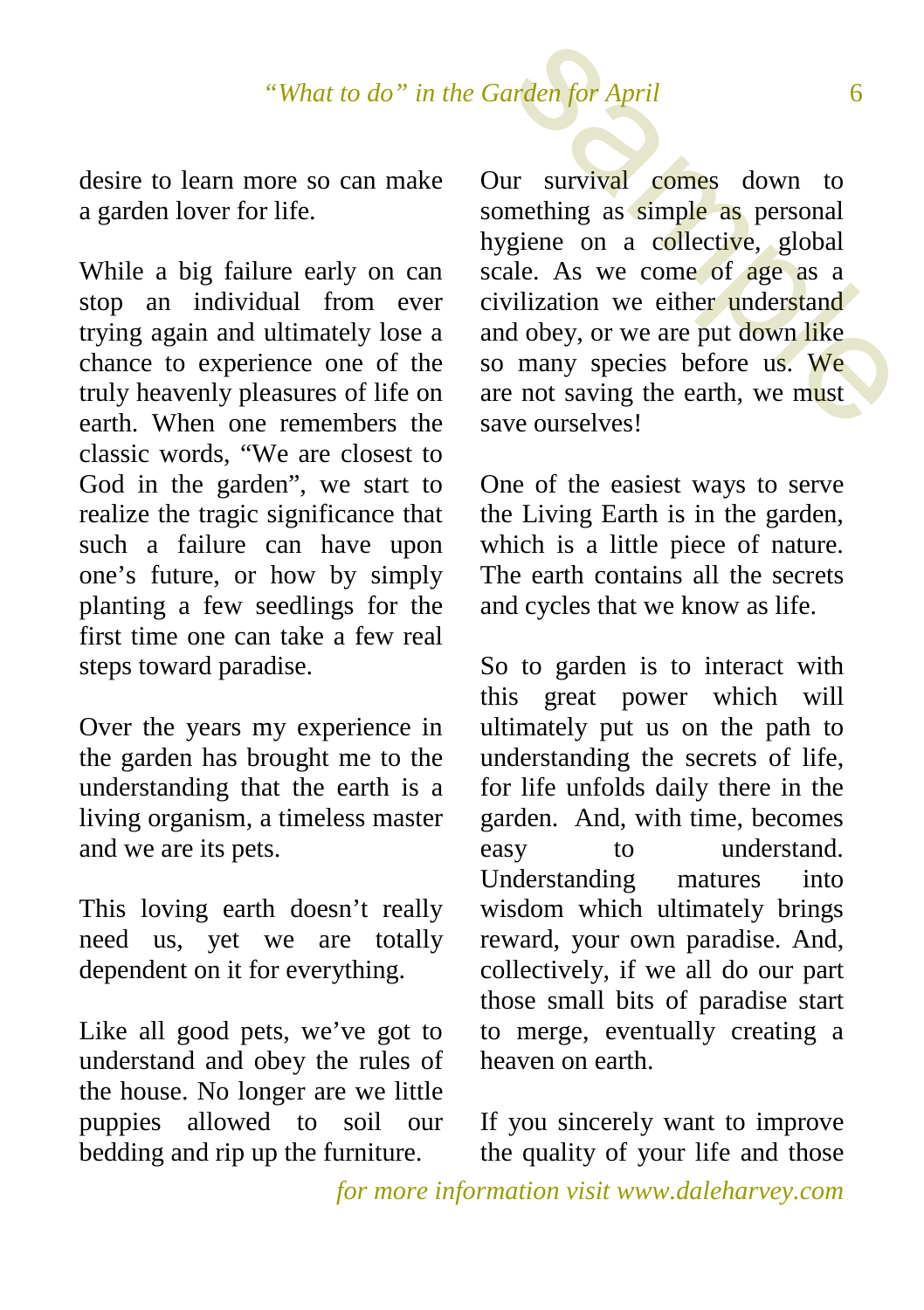you love... If you want your children to grow up remembering that you helped them create a world that they could enjoy living in.

If you are searching for a meaningful, constructive way to<br>huild a cleaner greener. a cleaner, greener, environmentally balanced world or if you want better health, are trying to overcome loneliness, depression, stress, or just want a thoroughly enjoyable hobby to fill your spare time. Then it's time for you to discover gardening.

Gardening will give you something special! Surely it takes work, sometimes lots of hard work, but none of life's lessons are learned without determined effort. But stick with it! The greatest rewards come to those who consistently demonstrate true devotion and dedication to the garden.

Over time these individuals gain such wisdom that they truly become "living treasures". The influence of such individuals through their collective

contributions ultimately uplifts the overall development of the community, leading mankind toward a much better tomorrow. Handbook Series<br>
ntributions ultimately uplifts<br>
exported to verall development of the<br>
mmunity, leading mankind<br>
ward a much better tomorrow.<br>
garden handbook on its own is<br>
t going to turn you into a living<br>
asure but th

A garden handbook on its own is not going to turn you into a living treasure but this book is meant to inspire you to take a few more steps in the right direction. The rest is up to you!

What is offered here are simple,<br>easily understood monthly easily understood guidelines and snippets of information which only scratch the surface of all the exciting knowledge I'd like to share with you. Perhaps what you learn here will inspire you into the pursuit of further knowledge.

The serious gardener will want to purchase one or more good gardening books to use in combination with this diary. In this way you can expand your knowledge very quickly. The Readers Digest illustrated Guide to Gardening, the Yates Garden Guide, and Yates Garden Doctor are all excellent books to serve this purpose.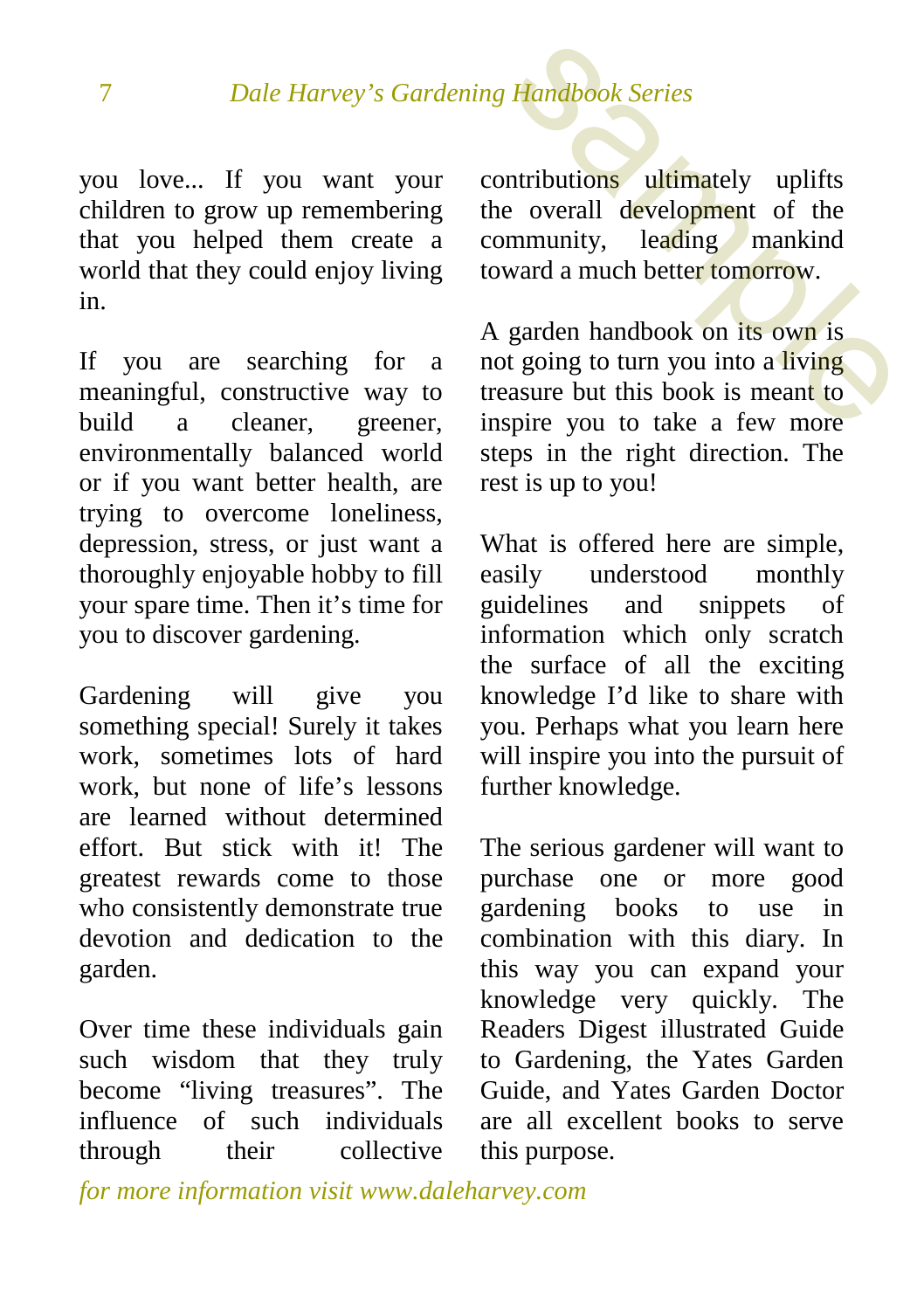And even if you are on a tight budget, don't forget that most local libraries carry a wide range of reference books on gardening.

But whatever reference sources you choose, be certain they are written for southern hemisphere gardening otherwise you'll be planting everything at the wrong time!

The best way to use this book is as a handy reference to remind you of the various gardening activities that occur through the year. Be aware that this is only a general guide to New Zealand gardening.

The gardener will want to take into account local and seasonal climatic variations that can affect the timing of gardening activities. These variations can be recorded in the convenient spaces provided within each monthly calendar.

To make the handbook really work for you now and especially in the future, record all your gardening activities: dates of sowings, transplanting, harvest, and flowering; problems with disease/insects and methods that worked to control them as well as those that didn't. and the same of the same of the same of the same of the same of the same of the same of the same of the same of the same of the same of the same of the same of the same of the same of the same of the same of the same of th

Also record daily weather statistics and patterns: rainfall, storms, wind, cloudiness, temperature, frosts, first summer/winter weather, etc.

Don't forget to make notes about new discoveries: plants, seeds, vegetables new to you; an old fashioned cure-all remedy passed on to you by a helpful old-timer, a really effective fertiliser combination; a new way to complete a garden job more effectively, etc.

To record successfully make this a simple part of your daily routine. Once recorded over a year your diary becomes your own personal garden guide that will be an invaluable reference. When I returned to New Zealand I immediately began reading my Granddad's garden diaries. They spanned 40 years. Very quickly I gained a deeper personal understanding of the man and his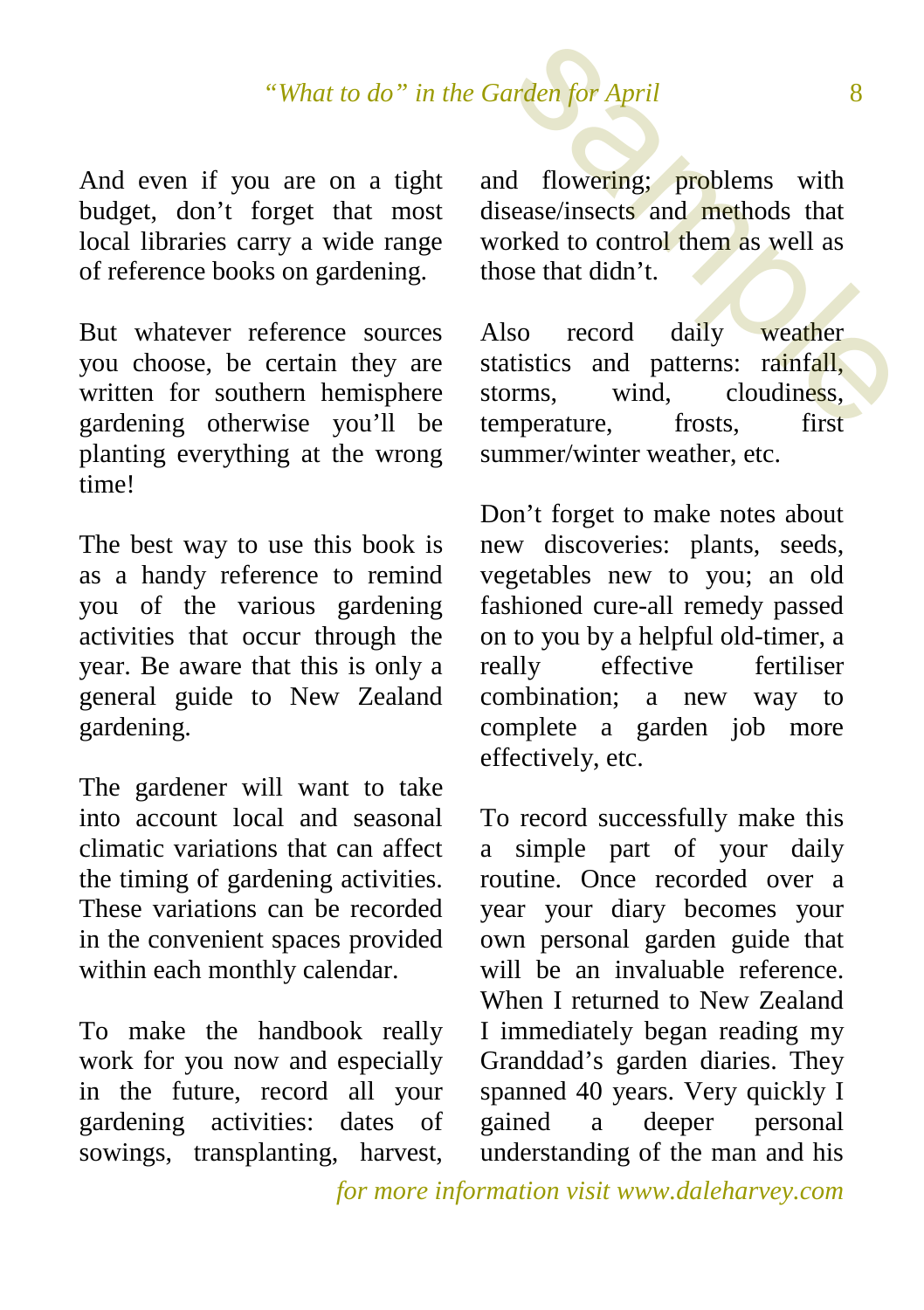relationship to the land that he so loved.

Because he recorded his garden experiences over many years, patterns became obvious. With this information I was then able to plan and act with confidence knowing what to expect of the land and the local climate. And in this instance became alerted to how dramatically New Zealand's climate had changed between his generation and my own and was able to use this knowledge to advantage.

Seasonal variations or climatic changes like the one that has been affecting New Zealand in recent years, can easily push ahead or pull behind many garden activities by a month or more.

For this reason it is best to read not only the current month's activities but also those in the months on either side.

Since nature does allow a great deal of flexibility, this will give you a better idea of what major jobs are coming up in the garden, as well as reminding you to complete a project that there wasn't time to finish last month. The serious gardener should read through the entire year repeatedly. Handbook Series<br>well as reminding you to<br>mplete a project that there<br>sn't time to finish last month.<br>e serious gardener should read<br>ough the entire year repeatedly.<br>come familiar with the<br>ivities plantings, flowerings<br>d ha

Become familiar with the activities plantings, flowerings activities plantings, and harvests of each season. This way you can plan and detail your garden well in advance which will greatly help to focus your attention toward the successful achievement of multiple garden projects running simultaneously which is what it takes to create a truly effective garden.

Knowledge is power! Be aware that knowledge is constantly changing and ever expanding so do be creative, flexible and very open to the exciting knowledge you can learn by listening to the inspirational "whispers" with which nature will guide you.

Because New Zealand is blessed with such a wonderful, often forgiving climate many things will survive being planted or transplanted even at the wrong time. This is especially true when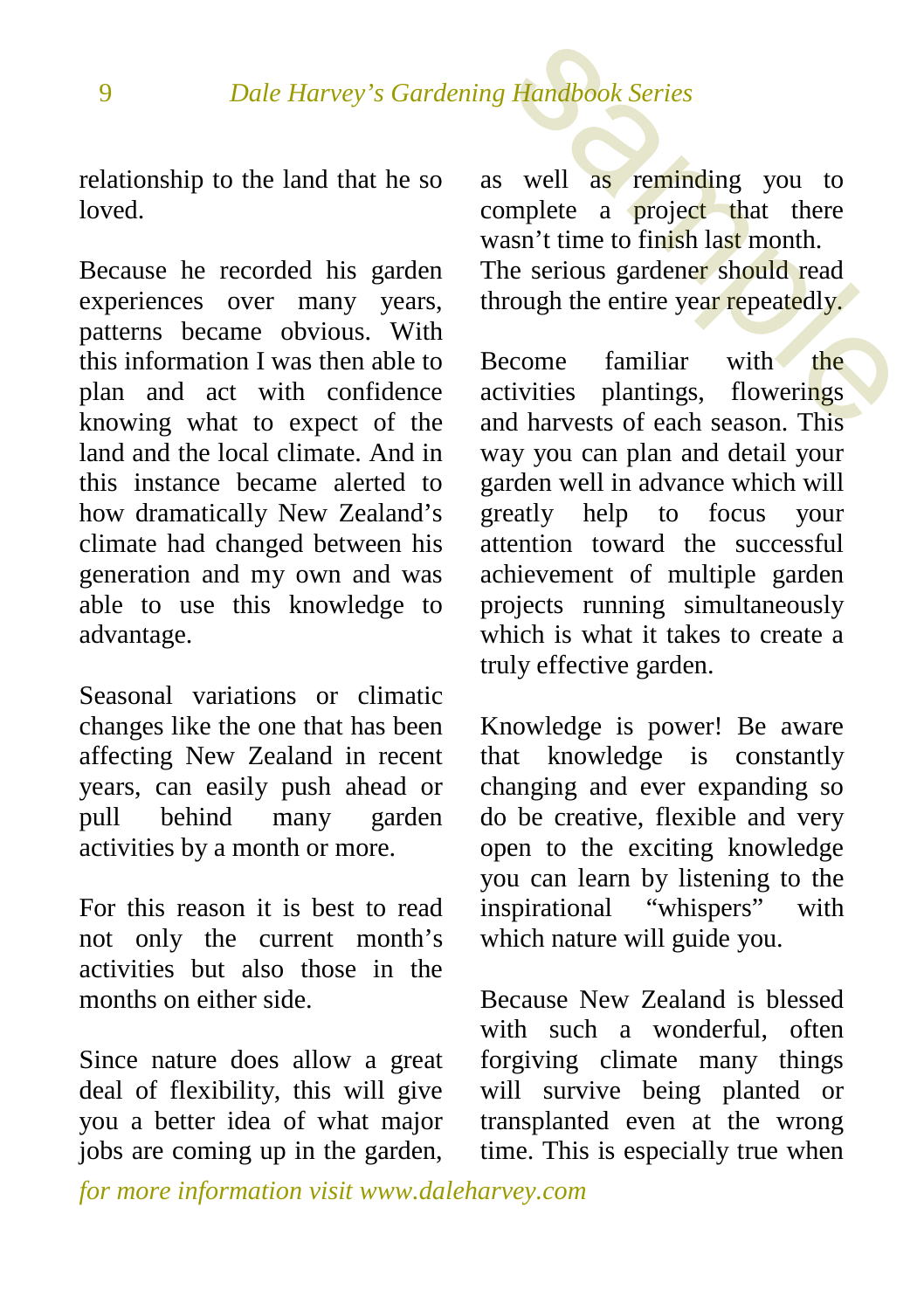the gardener, armed with<br>knowledge, proceeds with knowledge, proceeds with deliberate care. Remember that we often learn as much from a mistake as from a success. Many new ideas come about because someone tried to do something in a different way or made a mistake. Be sure to record all that you possibly can to help insure that all your activities lead toward your ultimate success!

Throughout the handbook you will find references to fertilizers and many varieties of sprays. While I have used almost everything at some time or another, it has been my attempt to create a balanced garden paradise where there is little need to affect the environment to any great degree chemically.

To achieve this end in my own quarter acre paradise where we film the television series Living Earth for TV3, I attempt to create a healthy environment for the garden i.e. building high quality soils rich in organic fertilizers; providing adequate shelter, moisture, warmth; and planting

the right plant in its appropriate microclimate. The logic being that a happy plant is usually a healthy plant. and the same of the same of the same of the same of the same of the same of the same of the same of the same of the same of the same of the same of the same of the same of the same of the same of the same of the same of th

The somewhat pampered, highly<br>encouraged resident bird encouraged resident bird population takes care of most of the insects. And since insects transmit a lot of disease, the birds indirectly control fungus as well with every insect they catch.

Those that they don't catch are usually controlled with dustings of lime, derris and/or organic sprays like pyrethrum, pepper, or garlic.

And I find that foliar feeding with many types or organic and inorganic fertilizers mixed with a fixative like Nitrosol, fish emulsion, liquid soap, or spray fix, to help them stick to the foliage will often largely deter insect attack Insects like a good meal just like the rest of us.

If you can adversely alter the taste of their dinner even if it is with a friendly, helpful fertiliser, they'll often move on to find a more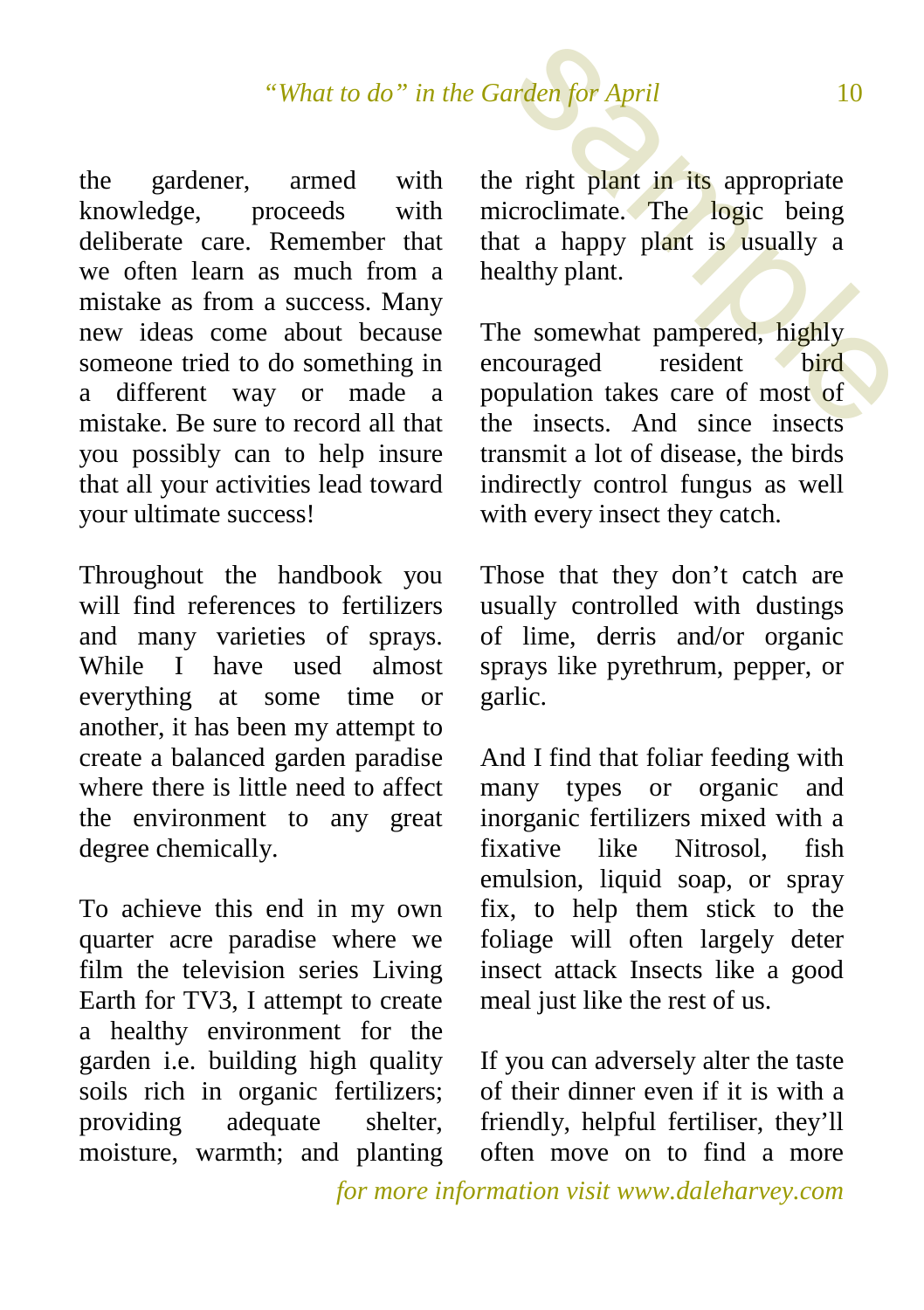palatable meal in a less well cared for garden. But the day will come when you will need to spray. The art is to learn when, how much and what of, to knock out the problem before it can cause damage. In my quarter acre paradise it's likely that I'll have to spray perhaps three or four times a year.

At these times I am extremely careful and very thorough with all aspects of the operation. Sprays are meant to kill off disease and pests but they work on all living things, including us, so every precaution needs to be taken in dress, gloves, hats, masks, etc. to insure your safety.

Attempt to insure the safety of your garden by spraying either very early or quite late in the day when most helpful creatures like preying mantis, lady bugs, bees, and birds are not liable to be actively feeding in the gardens where they could get contaminated.

Be careful not to spray water sources like ponds, bird baths, buckets of water, creeks, etc where pets or wildlife drink or where sprays could runoff and contaminate something they shouldn't. Handbook Series<br>
ckets of water, creeks, etc<br>
ere pets or wildlife drink or<br>
ere sprays could runoff and<br>
ntaminate something they<br>
buldn't.<br>
the garden is wet when<br>
raying this will be an advantage<br>
the spray will bleed t

If the garden is wet when spraying this will be an advantage as the spray will bleed through the plants into places otherwise unreachable. And mixing the spray with a fixative like spray fix, fish emulsion, Nitrosol (liquid blood and bone) or even liquid detergent will help the spray solution to stick and penetrate much further and be more effective.

The person who coined the phase, "An ounce of prevention beats a pound of cure", must have been a lover of the garden. As you discover the garden world's darker side of disease, pestilence and sprays you will come to understand just how true this is. Just like a person catching a cold, there is that first day when one is exposed to the virus.

If one is healthy, well rested and strong there's little chance of the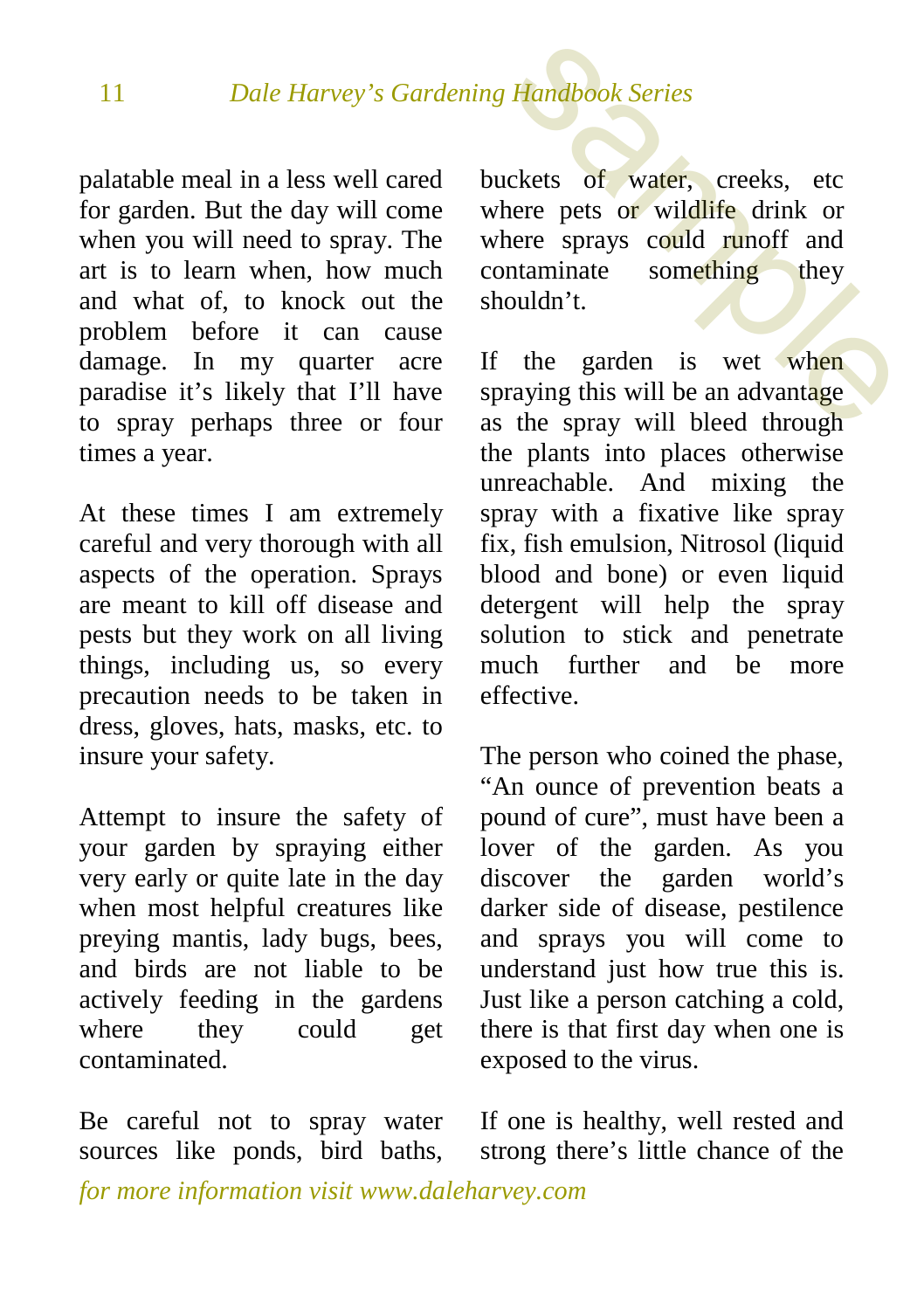germs taking hold. And even if they do, a good rum, lemon and aspirin drink and an early night to bed can often stop the cold before it ever gets out of control. But we all know what happens when things get out of control.

The garden is exactly the same. There is always that first day of exposure. Perhaps the air is warm, humid, very damp and the weather forecast promises more to come.

At such moments the experienced gardener can almost feel the fungus spores exploding like cluster bombs in the garden.

In another situation, for the past three days a strong northwest wind has been blowing bugs off Queensland and dumping them over your garden. Already there are aphids on the broccoli, and there's a dusting of thrip on the roses so you know there must be a legion of invisible mites also just starting to attack

These are the times to act and prevent their spread quickly. A

thorough spraying at such critical moments will usually prevent the attack from ever happening. Use your diary to learn to anticipate such moments by recording the weather patterns and what they bring with them. **Example 12**<br> **Solution 12**<br> **Solution 12**<br> **Solution 12**<br> **Solution 12**<br> **Solution 12**<br> **Solution 12**<br> **Colution 12**<br> **Colution 12**<br> **Colution 12**<br> **Colution 12**<br> **Colution 12**<br> **Colution 12**<br> **Colution 12**<br> **Colution 12** 

You'll soon learn to anticipate when, where, and how much to spray so that disease never visits your patch of paradise. And just like Nana's chicken soup, never miss a chance to feed your garden to keep it healthy. Foliar feed your garden by mixing in a liquid fertiliser when you spray for disease and fungus. You'll help strengthen the plants to resist any<br>pests vou missed while missed encouraging strong healthy growth.

I compare spraying plants with people taking antibiotics, which are also poisons. Used unwisely, antibiotics are ineffective or could even cause death yet many of us owe our lives to the effective use of antibiotics.

The same applies to the effective use of plant sprays. We can see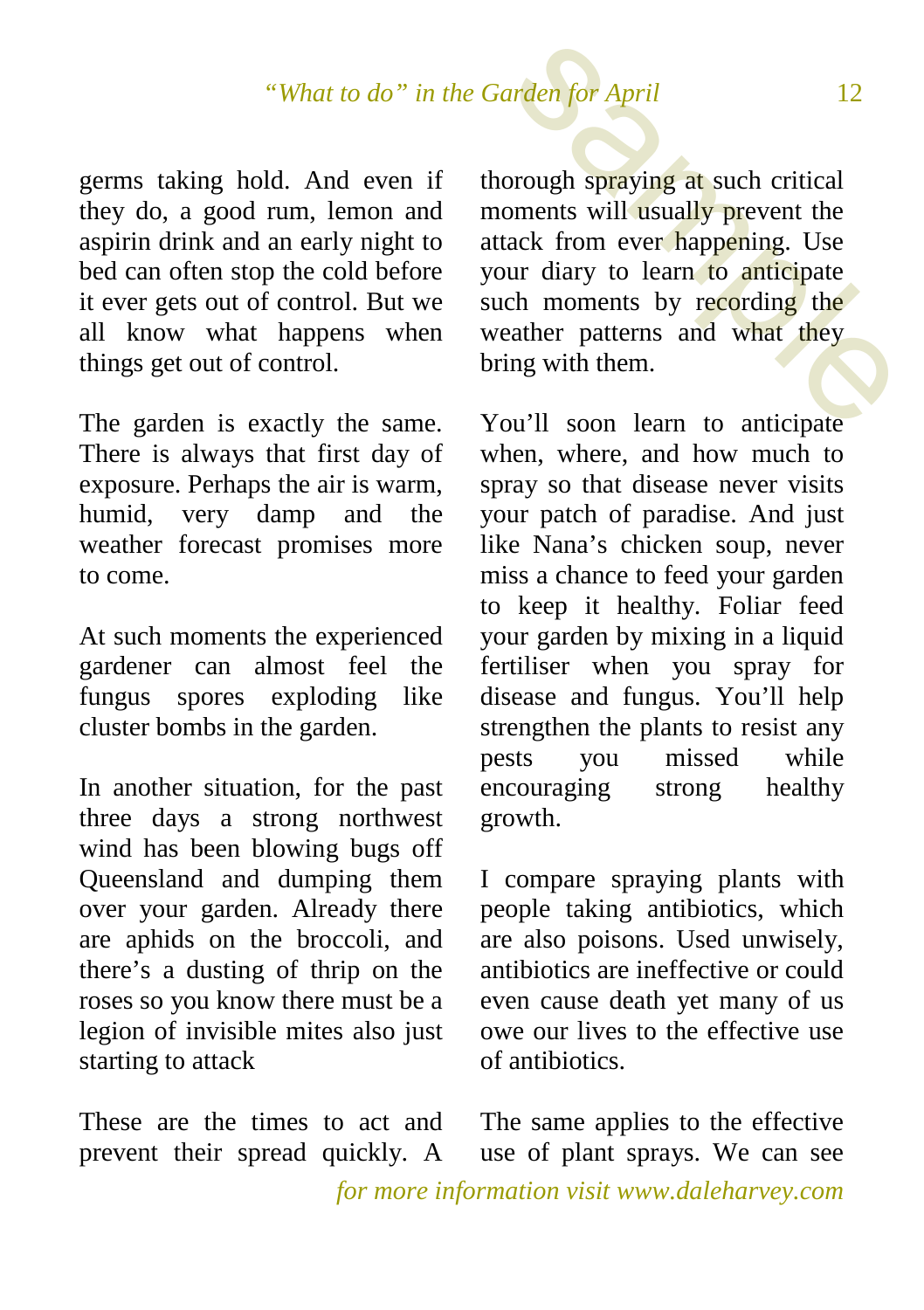the results of an effective chemical campaign and accept it as a necessary situation. But we all hope that soon we will find a better way that will lead us a step closer to true balance and harmony with our world.

There's so very much to be learned in gardening. So if you become confused or get stuck for ideas ask a neighbour with a lovely garden; contact a professional at a local garden centre; visit a well planned garden and talk to the gardener(s); buy more reference books or ask your librarian for help or join a class or club where you will discover garden knowledge to be as abundant as the harvests you will one day grow! But whatever you do, don't give up.

While no one promised you that this would be easy, we are promising you a rose garden if you are willing to work for it!

As a general rule just about anything that will grow in the ground will grow in a pot So even if you are in a small flat or unit with a tiny concrete backyard there is a wealth of plant material that you can grow indoors or outside in containers that will still allow you to create your own piece of paradise. Handbook Series<br>th a tiny concrete backyard<br>re is a wealth of plant material<br>t you can grow indoors or<br>tside in containers that will still<br>ow you to create your own<br>ce of paradise.<br>mankind races toward a new<br>llennium in ou

As mankind races toward a new millennium in our ever changing modern world we count with regret the cost to our environment

A new generation is rising, soon to lead, that realizes, as we all must deep in the heart, that survival depends on finding a balance between our needs and those of our loving, living earth.

Already the wise are searching, looking for green solutions that blend with a modern world.

In New Zealand we already stand by the garden gate to paradise yet sometimes take it for granted!

The world needs a green model to look up to and we do it best.

This is our chance to blossom into a real life island nation paradise that cares. Let's become a nation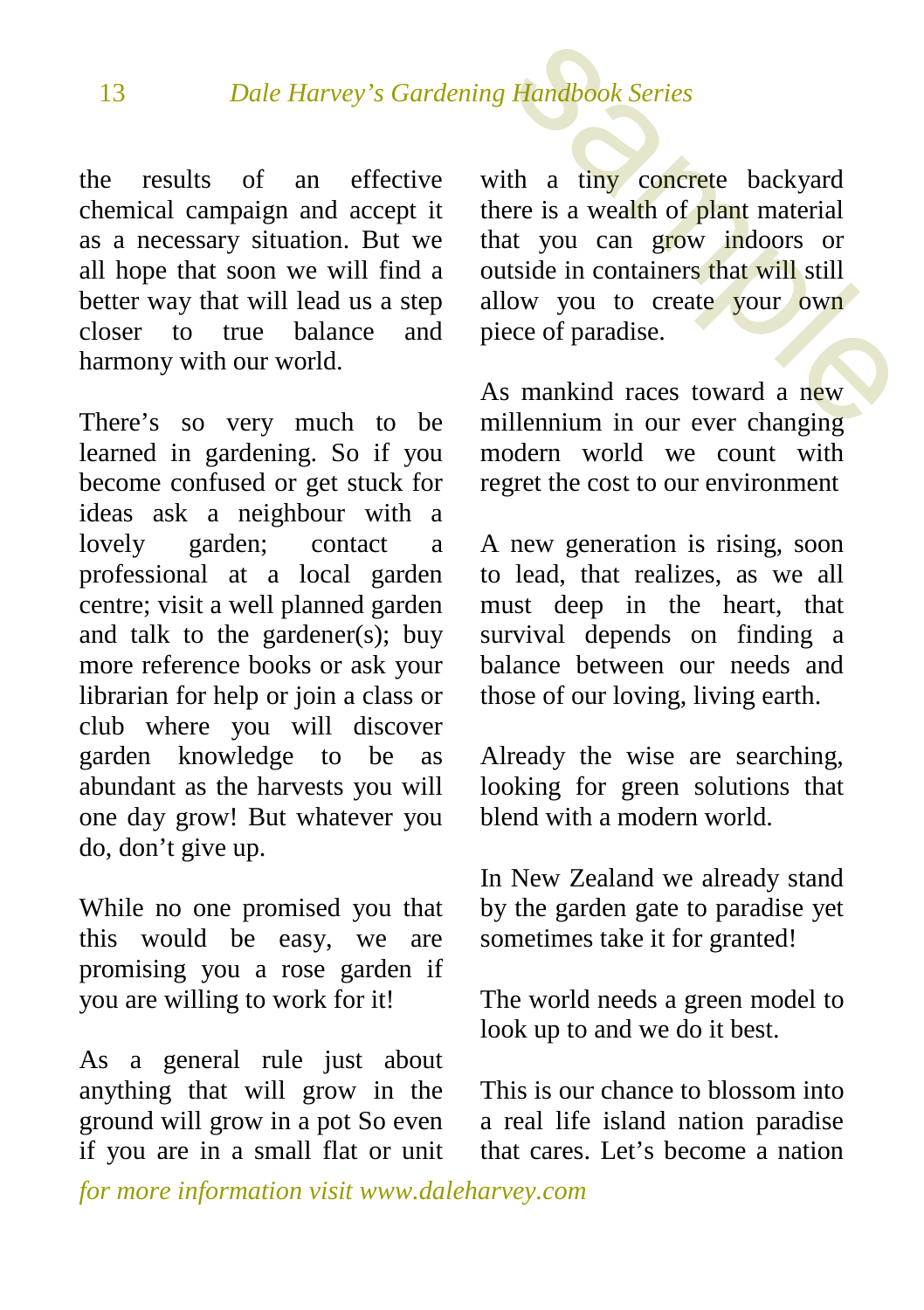of gardeners and nature lovers and plant our nation with the plan to harvest a rainbow of colourful, natural abundance for the entire world to see.

Through tourism, direct horticultural / agricultural employment and the economic spin-offs of lodging, entertainment, food and human services we could employ all our people. We would literally be paid to live in paradise!

Creating paradise in New Zealand is a long term, epic journey and all great journeys start with a simple first step. That's easy enough for any of us to achieve. Every day of your life promise yourself to take another step by becoming actively involved with nature.

Soon you'll have travelled deeply into paradise, probably one you've created in your own backyard.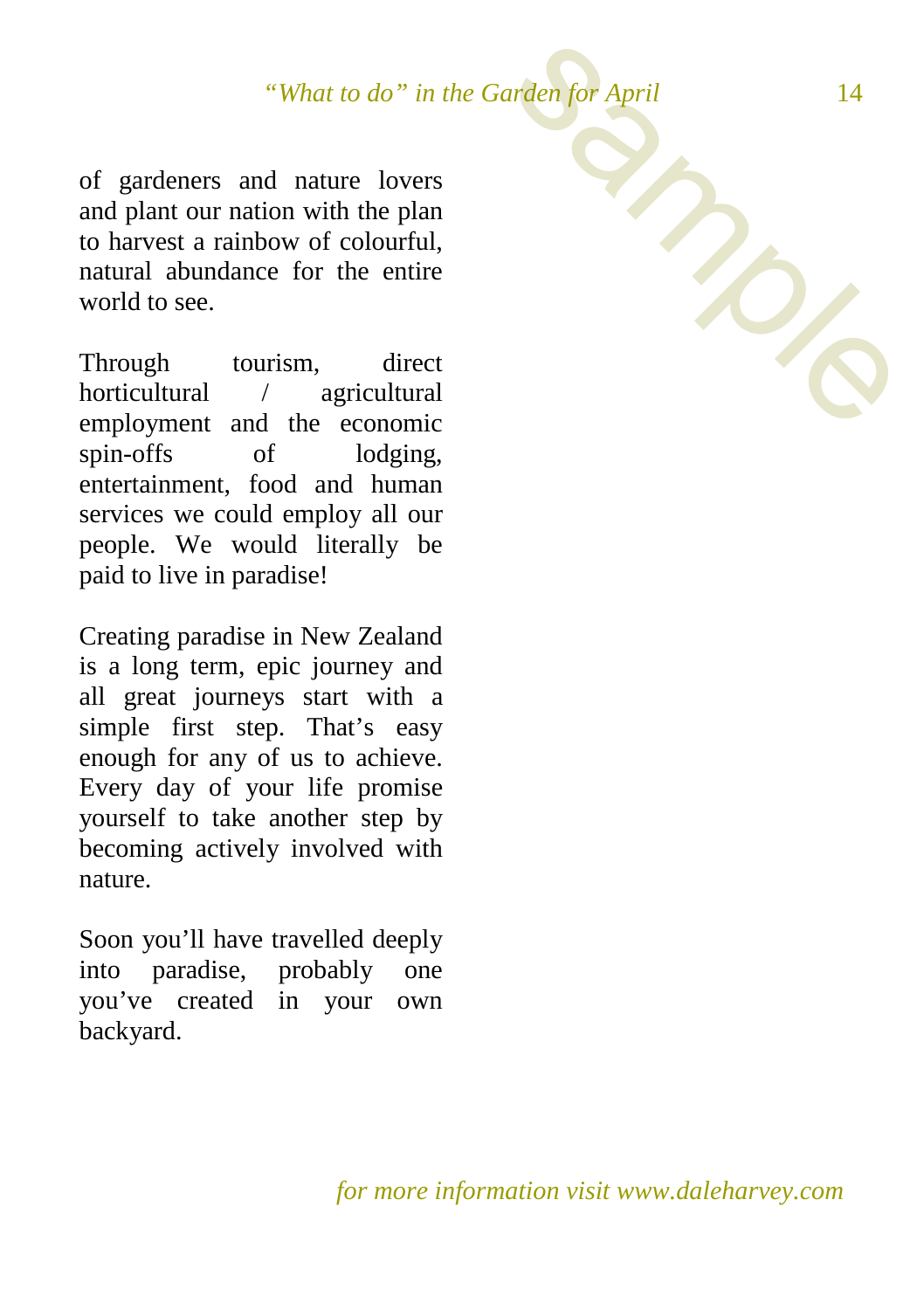$P_{\bigwedge}$ 



|  |  |  |  |  |  |  |  |  |  |  |  |  |                                                                                                                                                                                                                                                                                                                   |  |  |  |  |  | <u>Communications</u> |  |
|--|--|--|--|--|--|--|--|--|--|--|--|--|-------------------------------------------------------------------------------------------------------------------------------------------------------------------------------------------------------------------------------------------------------------------------------------------------------------------|--|--|--|--|--|-----------------------|--|
|  |  |  |  |  |  |  |  |  |  |  |  |  |                                                                                                                                                                                                                                                                                                                   |  |  |  |  |  |                       |  |
|  |  |  |  |  |  |  |  |  |  |  |  |  |                                                                                                                                                                                                                                                                                                                   |  |  |  |  |  |                       |  |
|  |  |  |  |  |  |  |  |  |  |  |  |  |                                                                                                                                                                                                                                                                                                                   |  |  |  |  |  |                       |  |
|  |  |  |  |  |  |  |  |  |  |  |  |  |                                                                                                                                                                                                                                                                                                                   |  |  |  |  |  |                       |  |
|  |  |  |  |  |  |  |  |  |  |  |  |  |                                                                                                                                                                                                                                                                                                                   |  |  |  |  |  |                       |  |
|  |  |  |  |  |  |  |  |  |  |  |  |  |                                                                                                                                                                                                                                                                                                                   |  |  |  |  |  |                       |  |
|  |  |  |  |  |  |  |  |  |  |  |  |  |                                                                                                                                                                                                                                                                                                                   |  |  |  |  |  |                       |  |
|  |  |  |  |  |  |  |  |  |  |  |  |  |                                                                                                                                                                                                                                                                                                                   |  |  |  |  |  |                       |  |
|  |  |  |  |  |  |  |  |  |  |  |  |  |                                                                                                                                                                                                                                                                                                                   |  |  |  |  |  |                       |  |
|  |  |  |  |  |  |  |  |  |  |  |  |  |                                                                                                                                                                                                                                                                                                                   |  |  |  |  |  |                       |  |
|  |  |  |  |  |  |  |  |  |  |  |  |  |                                                                                                                                                                                                                                                                                                                   |  |  |  |  |  |                       |  |
|  |  |  |  |  |  |  |  |  |  |  |  |  |                                                                                                                                                                                                                                                                                                                   |  |  |  |  |  |                       |  |
|  |  |  |  |  |  |  |  |  |  |  |  |  |                                                                                                                                                                                                                                                                                                                   |  |  |  |  |  |                       |  |
|  |  |  |  |  |  |  |  |  |  |  |  |  |                                                                                                                                                                                                                                                                                                                   |  |  |  |  |  |                       |  |
|  |  |  |  |  |  |  |  |  |  |  |  |  |                                                                                                                                                                                                                                                                                                                   |  |  |  |  |  |                       |  |
|  |  |  |  |  |  |  |  |  |  |  |  |  |                                                                                                                                                                                                                                                                                                                   |  |  |  |  |  |                       |  |
|  |  |  |  |  |  |  |  |  |  |  |  |  |                                                                                                                                                                                                                                                                                                                   |  |  |  |  |  |                       |  |
|  |  |  |  |  |  |  |  |  |  |  |  |  |                                                                                                                                                                                                                                                                                                                   |  |  |  |  |  |                       |  |
|  |  |  |  |  |  |  |  |  |  |  |  |  |                                                                                                                                                                                                                                                                                                                   |  |  |  |  |  |                       |  |
|  |  |  |  |  |  |  |  |  |  |  |  |  |                                                                                                                                                                                                                                                                                                                   |  |  |  |  |  |                       |  |
|  |  |  |  |  |  |  |  |  |  |  |  |  |                                                                                                                                                                                                                                                                                                                   |  |  |  |  |  |                       |  |
|  |  |  |  |  |  |  |  |  |  |  |  |  |                                                                                                                                                                                                                                                                                                                   |  |  |  |  |  |                       |  |
|  |  |  |  |  |  |  |  |  |  |  |  |  |                                                                                                                                                                                                                                                                                                                   |  |  |  |  |  |                       |  |
|  |  |  |  |  |  |  |  |  |  |  |  |  |                                                                                                                                                                                                                                                                                                                   |  |  |  |  |  |                       |  |
|  |  |  |  |  |  |  |  |  |  |  |  |  |                                                                                                                                                                                                                                                                                                                   |  |  |  |  |  |                       |  |
|  |  |  |  |  |  |  |  |  |  |  |  |  |                                                                                                                                                                                                                                                                                                                   |  |  |  |  |  |                       |  |
|  |  |  |  |  |  |  |  |  |  |  |  |  |                                                                                                                                                                                                                                                                                                                   |  |  |  |  |  |                       |  |
|  |  |  |  |  |  |  |  |  |  |  |  |  |                                                                                                                                                                                                                                                                                                                   |  |  |  |  |  |                       |  |
|  |  |  |  |  |  |  |  |  |  |  |  |  |                                                                                                                                                                                                                                                                                                                   |  |  |  |  |  |                       |  |
|  |  |  |  |  |  |  |  |  |  |  |  |  |                                                                                                                                                                                                                                                                                                                   |  |  |  |  |  |                       |  |
|  |  |  |  |  |  |  |  |  |  |  |  |  |                                                                                                                                                                                                                                                                                                                   |  |  |  |  |  |                       |  |
|  |  |  |  |  |  |  |  |  |  |  |  |  |                                                                                                                                                                                                                                                                                                                   |  |  |  |  |  |                       |  |
|  |  |  |  |  |  |  |  |  |  |  |  |  |                                                                                                                                                                                                                                                                                                                   |  |  |  |  |  |                       |  |
|  |  |  |  |  |  |  |  |  |  |  |  |  |                                                                                                                                                                                                                                                                                                                   |  |  |  |  |  |                       |  |
|  |  |  |  |  |  |  |  |  |  |  |  |  |                                                                                                                                                                                                                                                                                                                   |  |  |  |  |  |                       |  |
|  |  |  |  |  |  |  |  |  |  |  |  |  |                                                                                                                                                                                                                                                                                                                   |  |  |  |  |  |                       |  |
|  |  |  |  |  |  |  |  |  |  |  |  |  |                                                                                                                                                                                                                                                                                                                   |  |  |  |  |  |                       |  |
|  |  |  |  |  |  |  |  |  |  |  |  |  |                                                                                                                                                                                                                                                                                                                   |  |  |  |  |  |                       |  |
|  |  |  |  |  |  |  |  |  |  |  |  |  |                                                                                                                                                                                                                                                                                                                   |  |  |  |  |  |                       |  |
|  |  |  |  |  |  |  |  |  |  |  |  |  |                                                                                                                                                                                                                                                                                                                   |  |  |  |  |  |                       |  |
|  |  |  |  |  |  |  |  |  |  |  |  |  |                                                                                                                                                                                                                                                                                                                   |  |  |  |  |  |                       |  |
|  |  |  |  |  |  |  |  |  |  |  |  |  |                                                                                                                                                                                                                                                                                                                   |  |  |  |  |  |                       |  |
|  |  |  |  |  |  |  |  |  |  |  |  |  |                                                                                                                                                                                                                                                                                                                   |  |  |  |  |  |                       |  |
|  |  |  |  |  |  |  |  |  |  |  |  |  |                                                                                                                                                                                                                                                                                                                   |  |  |  |  |  |                       |  |
|  |  |  |  |  |  |  |  |  |  |  |  |  |                                                                                                                                                                                                                                                                                                                   |  |  |  |  |  |                       |  |
|  |  |  |  |  |  |  |  |  |  |  |  |  |                                                                                                                                                                                                                                                                                                                   |  |  |  |  |  |                       |  |
|  |  |  |  |  |  |  |  |  |  |  |  |  |                                                                                                                                                                                                                                                                                                                   |  |  |  |  |  |                       |  |
|  |  |  |  |  |  |  |  |  |  |  |  |  |                                                                                                                                                                                                                                                                                                                   |  |  |  |  |  |                       |  |
|  |  |  |  |  |  |  |  |  |  |  |  |  |                                                                                                                                                                                                                                                                                                                   |  |  |  |  |  |                       |  |
|  |  |  |  |  |  |  |  |  |  |  |  |  |                                                                                                                                                                                                                                                                                                                   |  |  |  |  |  |                       |  |
|  |  |  |  |  |  |  |  |  |  |  |  |  |                                                                                                                                                                                                                                                                                                                   |  |  |  |  |  |                       |  |
|  |  |  |  |  |  |  |  |  |  |  |  |  |                                                                                                                                                                                                                                                                                                                   |  |  |  |  |  |                       |  |
|  |  |  |  |  |  |  |  |  |  |  |  |  |                                                                                                                                                                                                                                                                                                                   |  |  |  |  |  |                       |  |
|  |  |  |  |  |  |  |  |  |  |  |  |  |                                                                                                                                                                                                                                                                                                                   |  |  |  |  |  |                       |  |
|  |  |  |  |  |  |  |  |  |  |  |  |  |                                                                                                                                                                                                                                                                                                                   |  |  |  |  |  |                       |  |
|  |  |  |  |  |  |  |  |  |  |  |  |  |                                                                                                                                                                                                                                                                                                                   |  |  |  |  |  |                       |  |
|  |  |  |  |  |  |  |  |  |  |  |  |  |                                                                                                                                                                                                                                                                                                                   |  |  |  |  |  |                       |  |
|  |  |  |  |  |  |  |  |  |  |  |  |  |                                                                                                                                                                                                                                                                                                                   |  |  |  |  |  |                       |  |
|  |  |  |  |  |  |  |  |  |  |  |  |  |                                                                                                                                                                                                                                                                                                                   |  |  |  |  |  |                       |  |
|  |  |  |  |  |  |  |  |  |  |  |  |  |                                                                                                                                                                                                                                                                                                                   |  |  |  |  |  |                       |  |
|  |  |  |  |  |  |  |  |  |  |  |  |  |                                                                                                                                                                                                                                                                                                                   |  |  |  |  |  |                       |  |
|  |  |  |  |  |  |  |  |  |  |  |  |  |                                                                                                                                                                                                                                                                                                                   |  |  |  |  |  |                       |  |
|  |  |  |  |  |  |  |  |  |  |  |  |  |                                                                                                                                                                                                                                                                                                                   |  |  |  |  |  |                       |  |
|  |  |  |  |  |  |  |  |  |  |  |  |  |                                                                                                                                                                                                                                                                                                                   |  |  |  |  |  |                       |  |
|  |  |  |  |  |  |  |  |  |  |  |  |  |                                                                                                                                                                                                                                                                                                                   |  |  |  |  |  |                       |  |
|  |  |  |  |  |  |  |  |  |  |  |  |  |                                                                                                                                                                                                                                                                                                                   |  |  |  |  |  |                       |  |
|  |  |  |  |  |  |  |  |  |  |  |  |  |                                                                                                                                                                                                                                                                                                                   |  |  |  |  |  |                       |  |
|  |  |  |  |  |  |  |  |  |  |  |  |  |                                                                                                                                                                                                                                                                                                                   |  |  |  |  |  |                       |  |
|  |  |  |  |  |  |  |  |  |  |  |  |  | $\mathcal{L}$ and $\mathcal{L}$ and $\mathcal{L}$ and $\mathcal{L}$ and $\mathcal{L}$ and $\mathcal{L}$ and $\mathcal{L}$ and $\mathcal{L}$ and $\mathcal{L}$ and $\mathcal{L}$ and $\mathcal{L}$ and $\mathcal{L}$ and $\mathcal{L}$ and $\mathcal{L}$ and $\mathcal{L}$ and $\mathcal{L}$ and $\mathcal{L}$ and |  |  |  |  |  |                       |  |

for more information visit www.daleharvey.com

15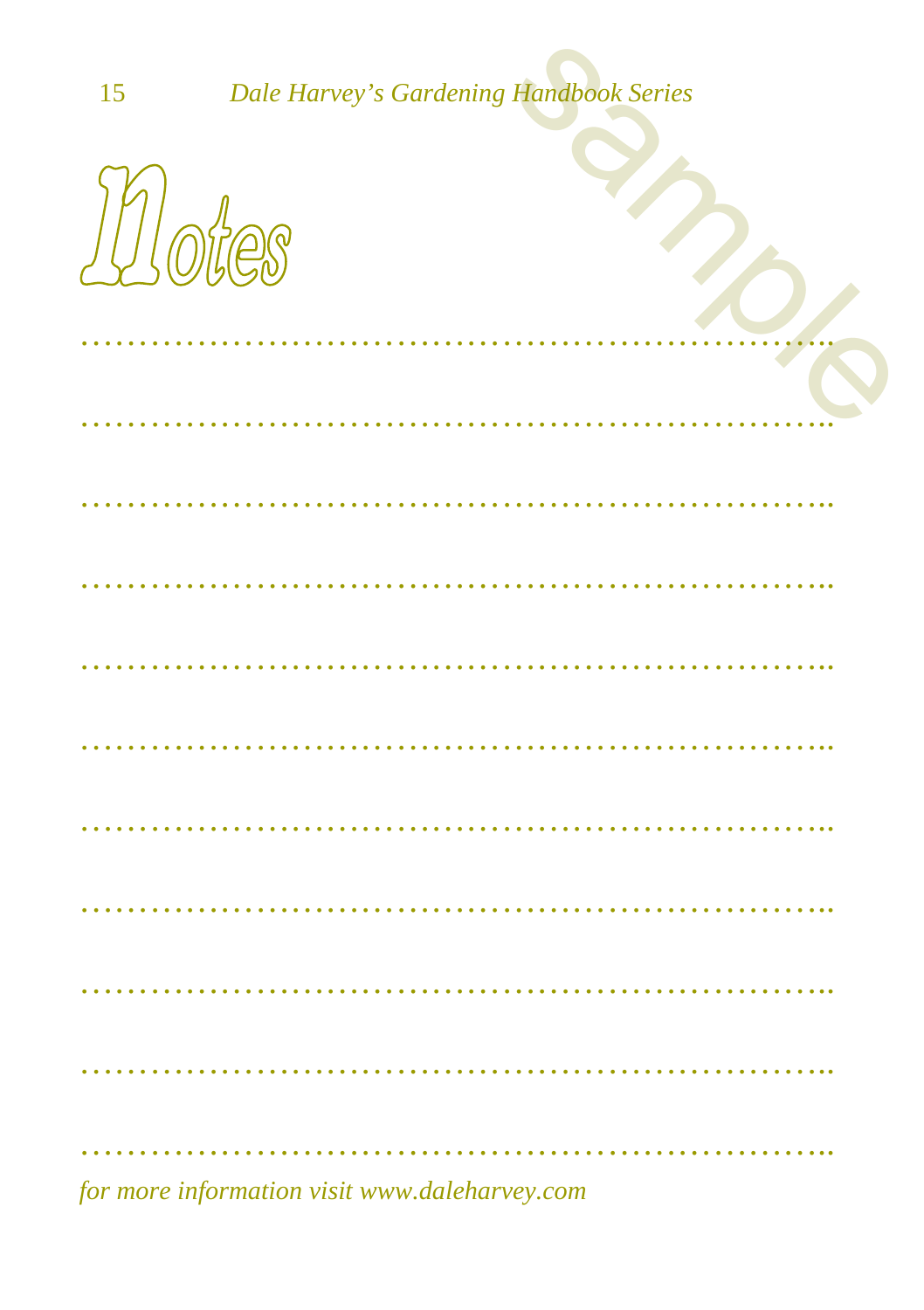*"What to do" in the Garden for April* 16



#### The First Week in the Mid Autumn Garden

<span id="page-15-0"></span>Middle Autumn is a busy time in the garden. Often this is a time to catch up with all the unfinished jobs started last month which need to be completed rather soon, especially in climates where the growing season is short. Conditions are cooler, wetter and weedier; almost Spring-like at times, creating ideal gardening conditions.

But the changing colour tints beginning to show in the Autumn

foliage remind us to make the most of this lovely season while it lasts.

To maintain flowering displays and vegetable harvests, dead-head faded flowers. Cut back lightly any strong stems that have already produced good flowering and fruiting but appear now to be spent. Remove all old and tattered leaves plus anything showing signs of disease, predation or yellowing. This will often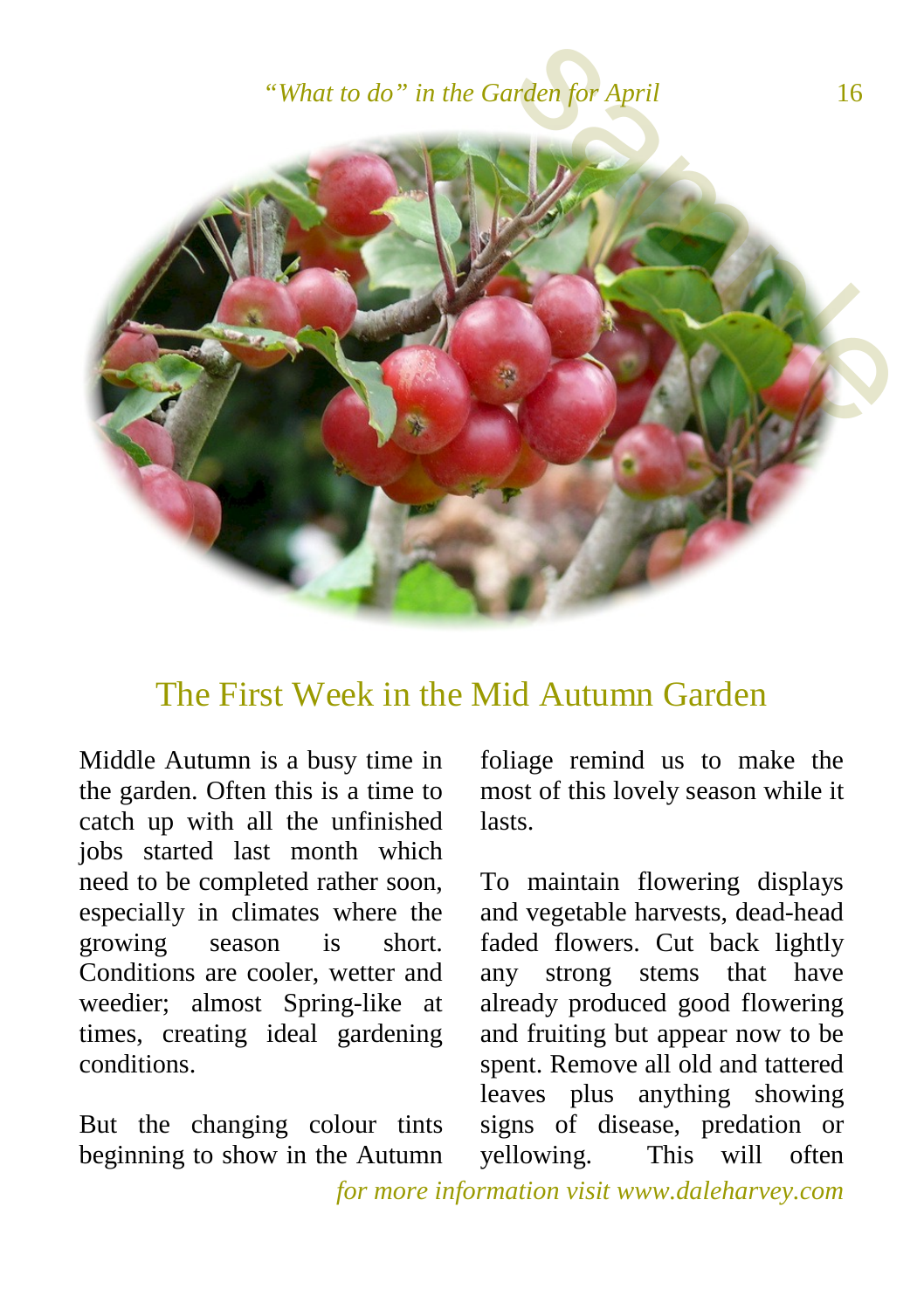stimulate healthy plants to produce extra flowering, fruiting and new growth. Also feed all<br>garden beds to keep plants garden beds to keep plants producing longer.

Foliar feeding which is absorbed directly into the plant tissues where it is most needed is extremely beneficial this late in the season.

The waning Moon seen in the late evening/early morning sky means the Mid Autumn Moon is growing dimmer and smaller or 'waning' each evening. So this is time to sow seed of root crops and anything that produces an extensive root system.

It is also a good time to sow and transplant a wide range of annual, biennial and perennial flowers, herbs and vegetables for the Winter and Spring garden and also some things for the next Summer garden and beyond.

This includes many things transplanted from containers, sown as fresh seed or established from cuttings and root divisions.

<span id="page-16-0"></span>**Things to plant or sow include such garden favourites as:**  Alyssum, Aquilegia, Arctotis, Bellis Perennis (English Daisy), Candytuft, Cornflower, Canterbury Bells, Carnation, Coneflower, Delphinium, Dianthus, Feverfew (Tanacetum) , Digitalis (Foxglove), Gaillardia, Godetia, Gypsophila, Hollyhock (Althea), Honesty (Lunaria), Iceland Poppy, Larkspur, Limnanthes, Linaria, Livingstone Daisy, Lobelia, Lupin, Mignonette, Myosotis (Forget-Me-Not), Nemesia, Nemophila, Nigella, Painted Daisy, Pansy, Penstemon, Polyanthus, Poppies (most species), Primula, Scabiosa, Snapdragon, Statice, Stock, Sweet Pea, Viola, Virginia Stock, Wallflower and more locally. Handbook Series<br>
ings to plant or sow include<br>
ch garden favourites as:<br>
yssum, Aquilegia, Arctotis,<br>
Ilis Perennis (English Daisy),<br>
ndytuft, Cornflower,<br>
nterbury Bells, Carnation,<br>
nneflower, Delphinium,<br>
anthus, Feverf

#### <span id="page-16-1"></span>**In mild climates with minimal winter frosts also include:**

Ageratum, Calceolaria, Cineraria, Cosmos, Cyclamen, Gazania, Impatiens, French Marigold (most other species in frost-free climates), Schizanthus, Zinnia and much more, especially in frost-free positions. Wherever winters remain nearly frost-free,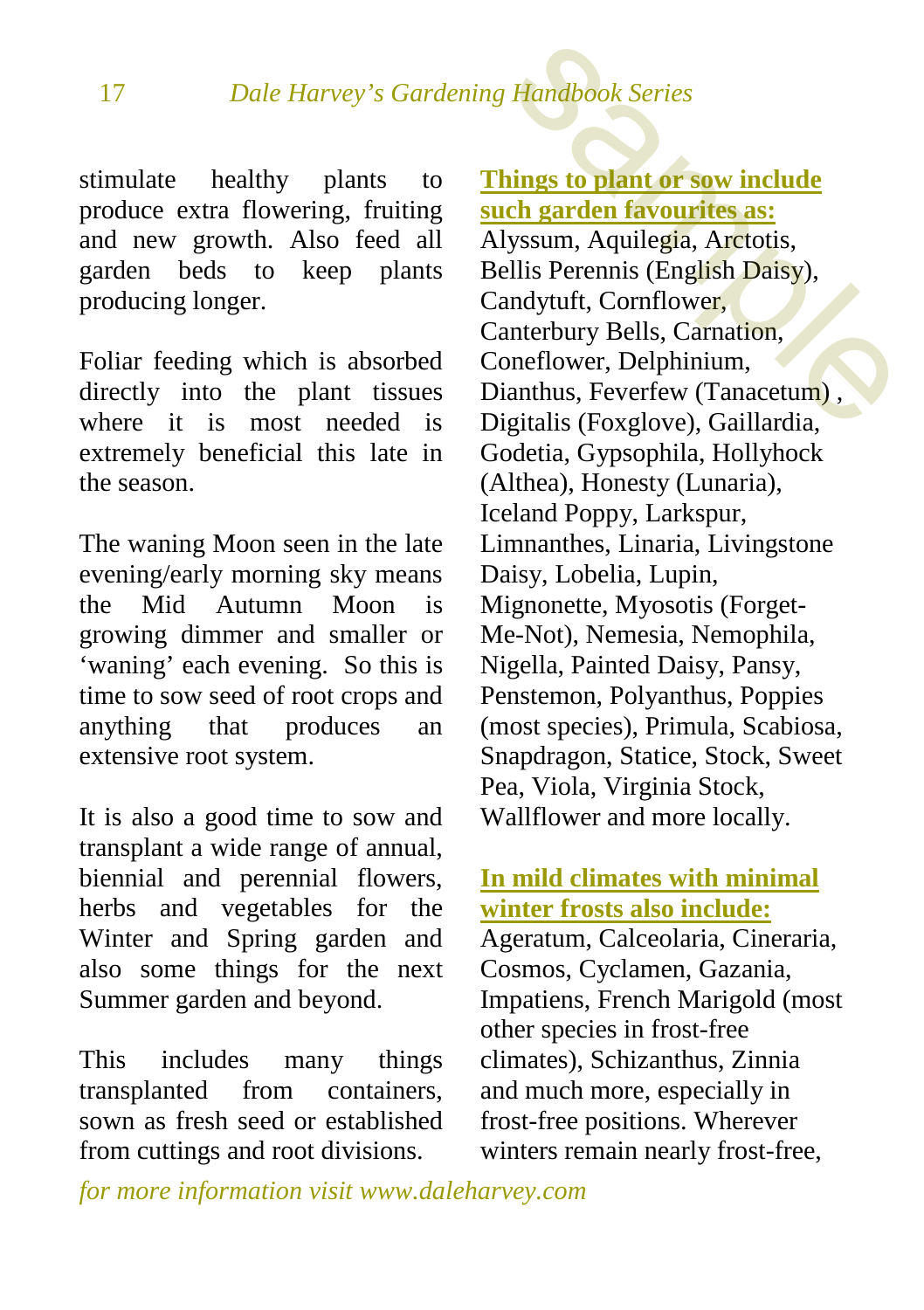dry and sunny, consider Petunias as an ideal bedding plant.

#### <span id="page-17-0"></span>**Vegetables to sow or transplant include:**

Most root crop vegetables plus Broad Beans, Broccoli, Cabbages, most Chinese Greens (Bok Choy, Chinese Cabbages, etc.), Cress, Endive, Herbs, Lettuce (often best under glass or in raised beds), Mustard, Parsley, Peas, Rhubarb and Spinach.

In sheltered gardens experiencing mild Winters with little freezing, this is an excellent time to sow Peas. They can also be transplanted very carefully from containers, but even a small amount of root damage or disturbance will set Peas back or permanently stunt them. Sowing from seed direct where the plants are meant to grow is by far the best method. Choose a sunny, well drained or raised bed out of strong winds and chilling drafts or severe frosts. Cultivate the land deeply as Peas form a deeply penetrating tap root and many finer-feeding spreading surface roots.

Dolomite Lime is very beneficial to Peas as it slightly raises soil pH while adding extra Calcium and Magnesium to the soil which greatly enhances their growth and production. Peas also enjoy extra Phosphate be it either Rock Phosphate or Superphosphate and Potassium. These ingredients should be mixed into the soil prior to planting. **Example 18**<br> **Solution 18**<br> **Solution 18**<br> **Solution 18**<br> **Solution 18**<br> **Solution 18**<br> **Solution 19**<br> **Solution 19**<br> **Solution 19**<br> **Solution 19**<br> **Solution 19**<br> **Solution 19**<br> **Solution 19**<br> **Solution 19**<br> **Solution 19** 

Avoid heavy Nitrogen applications. Peas are legumes that create their own Nitrogen from nodes on their roots. Excessive addition Nitrogen feeding can toxify them. Also the roots of Peas can be easily overwhelmed by the application of all sorts of fertilizers, chemical and organic. It is much wiser to generously fertilize the land prior to planting.

Also remember that young Pea shoots are a favourite Vegetable for Birds and are adored by Slugs and Snails plus a variety of Caterpillars. Be prepared in advance as predation is often so quick that an entire young crop can disappear overnight!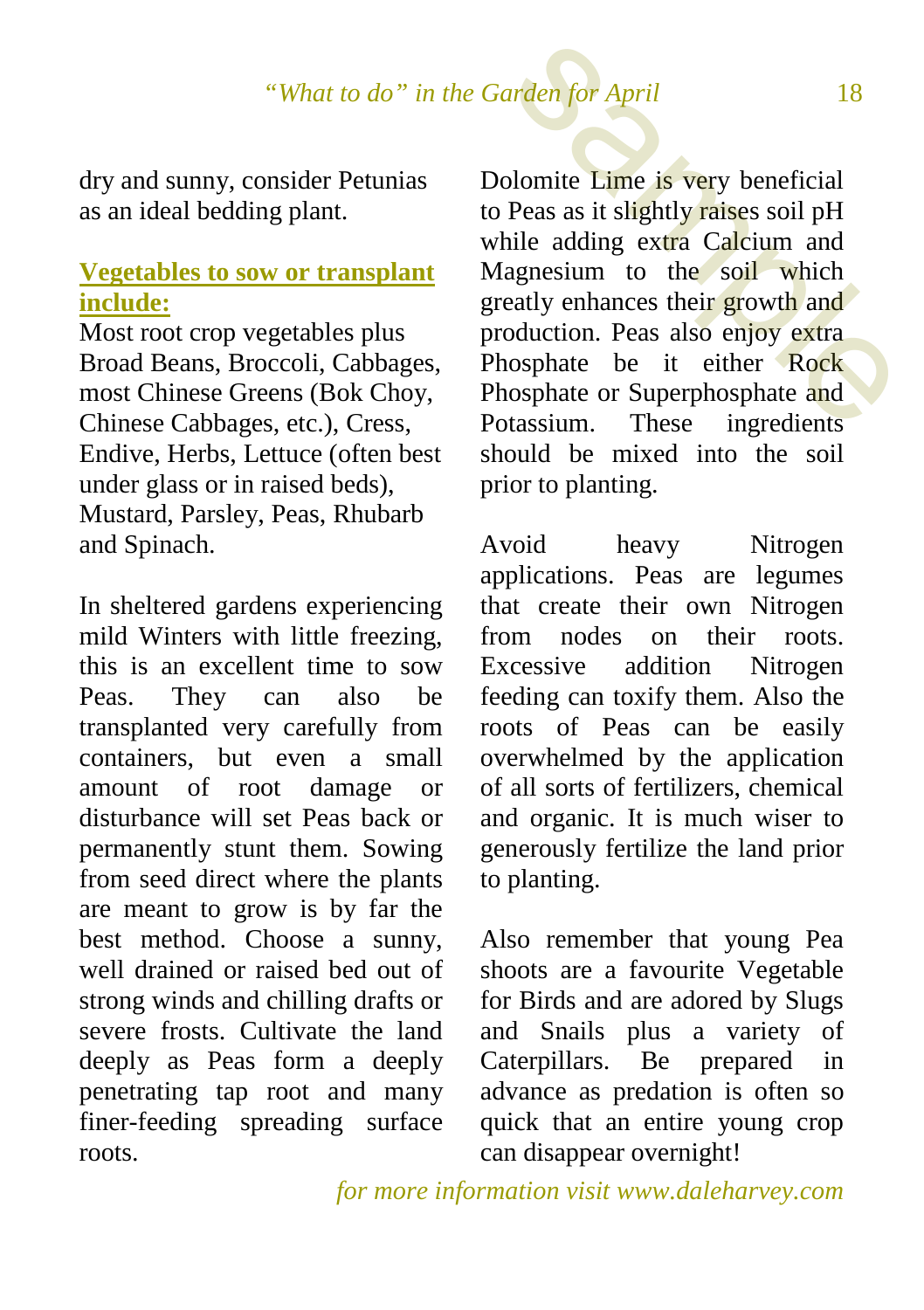$P_{\bigwedge}$ 



|  | for more information visit www.daleharvey.com |  |
|--|-----------------------------------------------|--|

47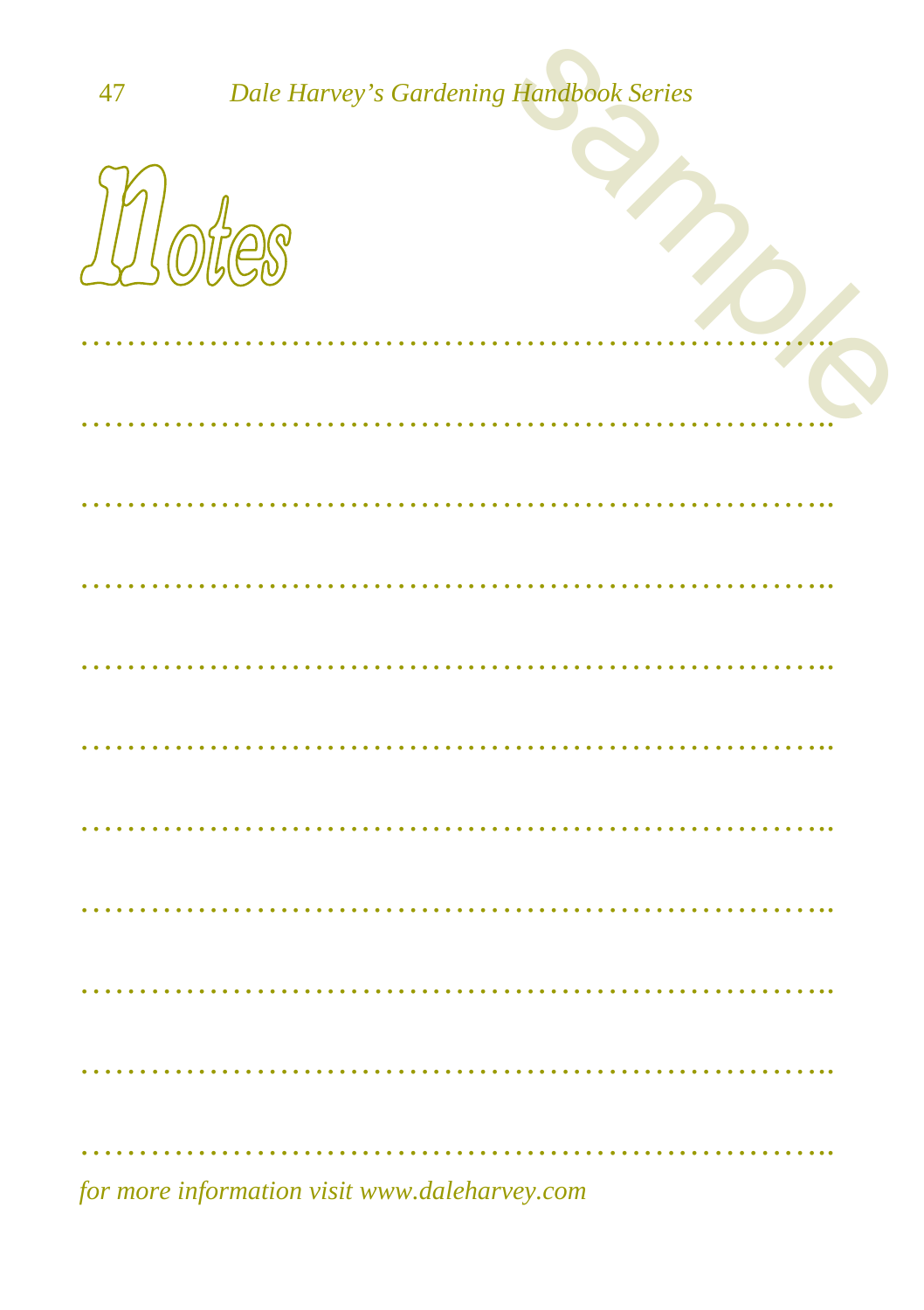*"What to do" in the Garden for April* 48

<span id="page-19-0"></span>('unnnary of the author

Dale Harvey is an International<br>Environmental Consultant. Environmental Journalist, Television and Radio Presenter, Public Speaker, Photographer, Garden and Landscape Expert, Social scientist and Community Development Officer.



Dale Harvey is well known as a Presenter for the highly successful garden and environmental show Living Earth on TV3. For a decade he was also the Host and Presenter for the Art of Gardening and Joy of Gardening on Auckland's Radio I

plus Environmental Watch on Radio Pacific.

For the next five years he hosted and wrote The National Garden Show for Radio Pacific, The Power of Free Speech.

During this time Dale wrote spectacular weekly garden features for New Zealand Women's Day Magazine (Australian Consolidated Press) that were among the most widely read in the country. Dale wrote the feature copy for publication also designed and grew the gardens and plants often from cuttings or seed that he then photographed; and also researched and documented them for his media work. Dale wrote three editions of the Yates New Zealand Garden Handbook that sold out.

His photography and consultancy was a major contribution to the books Fragrant Garden and Colour In Your Garden published by ACP international.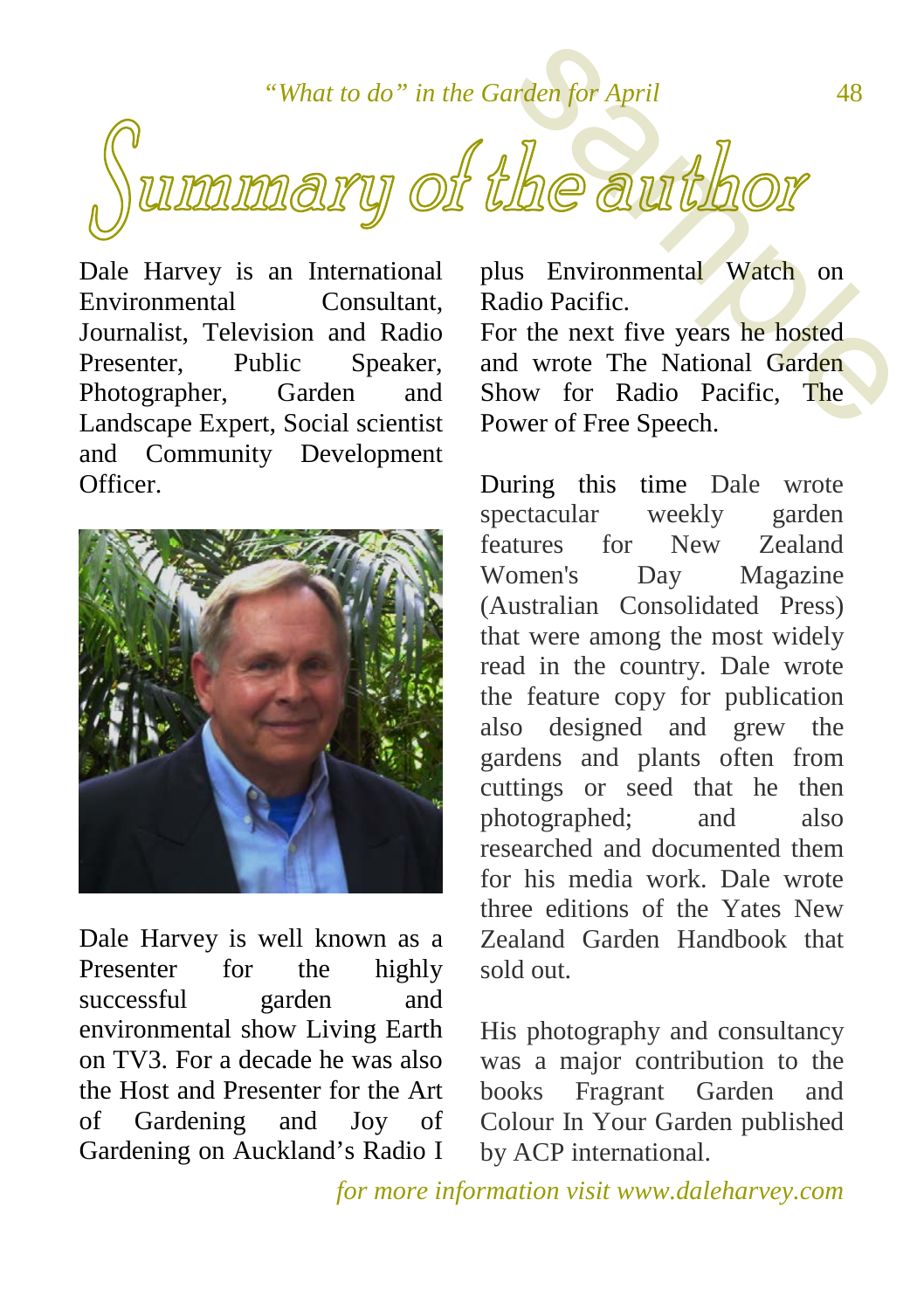Mr. Harvey's diverse and fascinating botanical career inspired and guided the botanical progress of New Zealand. For his contribution to botanical knowledge, the people affectionately honored him with the title, 'Gardening Guru' of New Zealand. Soon afterward, the country became known as New Zealand, Godzone Garden Country.

Today environmental and garden tourism to New Zealand has become one of the top sources of revenue and reasons to visit there. Gardening has become the top leisure pastime and botanical/ horticultural commerce is a major monetary resource for the country.

Singaporeans know Dale as an infrequent resident who researched tropical plants while visiting his family in the city. Dale's innovative environmental/ tourism consultations enhanced Singapore's environment/ tourism project image as "Singapore<br>Garden City", which turned Garden City", which turned Singapore into a true garden city.

He frequented Singapore because his father, a Vice President of General Electric Corp. was managing the electronic component plant based there that was instrumental in the success of NASA and our modern computer age. This provided Dale with rare opportunities to become knowledgeable in a diverse range of exotic gardening practices and cultures plus gain a keen understanding of creative international business and corporate affairs. Handbook Series<br>
Frequented Singapore because<br>
Frequented Singapore because<br>
Frequented Singapore because<br>
Interval Electric Corp. was<br>
interval and the electronic<br>
mponent plant based there that<br>
is instrumental in the su

The Japanese Government remembers Dale for his year of service to Premier Ohira's Cultural Agency through International House of Japan as a Botanical Consultant and Environmental Craftsman. There he influenced the Japanese Leadership and Public introducing and mixing Asian and Western garden concepts to create a new garden style. This became the basis for the 'green revolution' which is presently transforming Japanese garden culture today. Mr. Harvey was a frequent Botanical Consultant for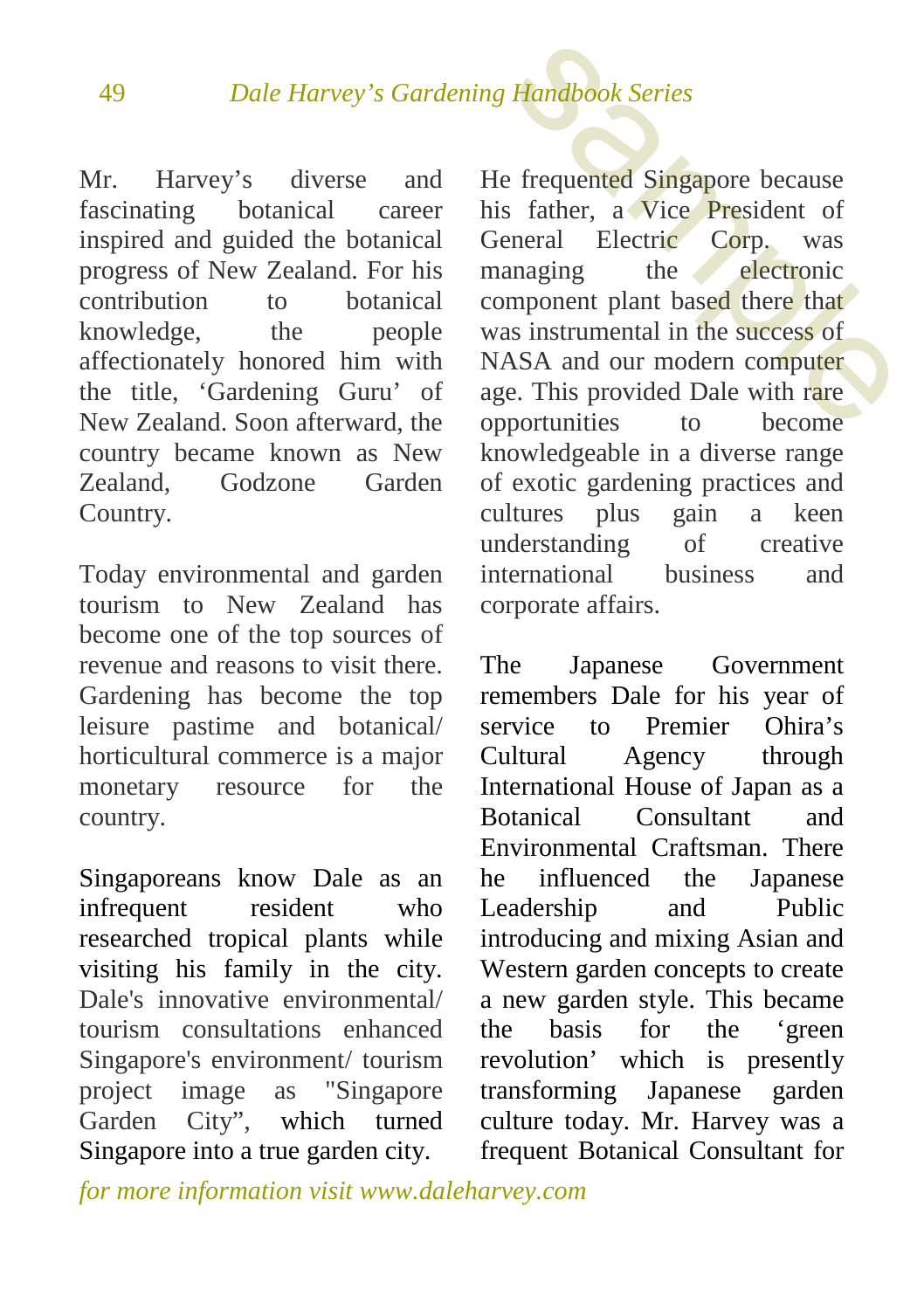the New Zealand Consulate in Tokyo. While working in a<br>similar capacity with the capacity with the Australian Embassy, he discovered an ancient buried garden on the Embassy grounds that later became a candidate as a National Treasure of Japan!

Dale was invited by Ambassador Menadue to become a permanent resident of Australia for his contributions to the Embassy in Tokyo. Ambassador Menadue imported Dale from their Embassy in Tokyo to assist in the early develop the Greening of Australia programme based in Melbourne.

Australians recognize Dale for his award winning retail garden centre, Toorak Jungles, in Melbourne, which was created as an education showpiece with design assistance from Mr. John Newton. The nursery helped inspire the earliest development of the Greening of Australia Programme. He was a strong advocate for gardening in schools as a most effective way to environmentally transform the nation. Today most schools in Australia are actively involved in greening their country and the world. Dale also introduced Australians to Asian botanical traditions through informative garden tours of Japan sponsored by Qantas and ANZ Bank. For April 50<br>
ion. Today most schools in<br>
istralia are actively involved in<br>
sening their country and the<br>
orld. Dale also introduced<br>
istralians to Asian botanical<br>
ditions through informative<br>
rden tours of Japan sponsor

During his fascinating career as an International Environmental Consultant, Dale has advised people of many nations, races, creeds, of all social classes from many walks of life. He has developed innovative community and school garden projects to uplift the health and quality of life for disadvantaged communities.

He has been a consultant for government Consulates and Embassies. He has created spectacular gardens for business and private estates. He once advised H.RH. Charles, Prince of Wales in the development of his environmental projects and wildflower fields.

Dale is a graduate of the University of Kentucky, one of America's leading schools of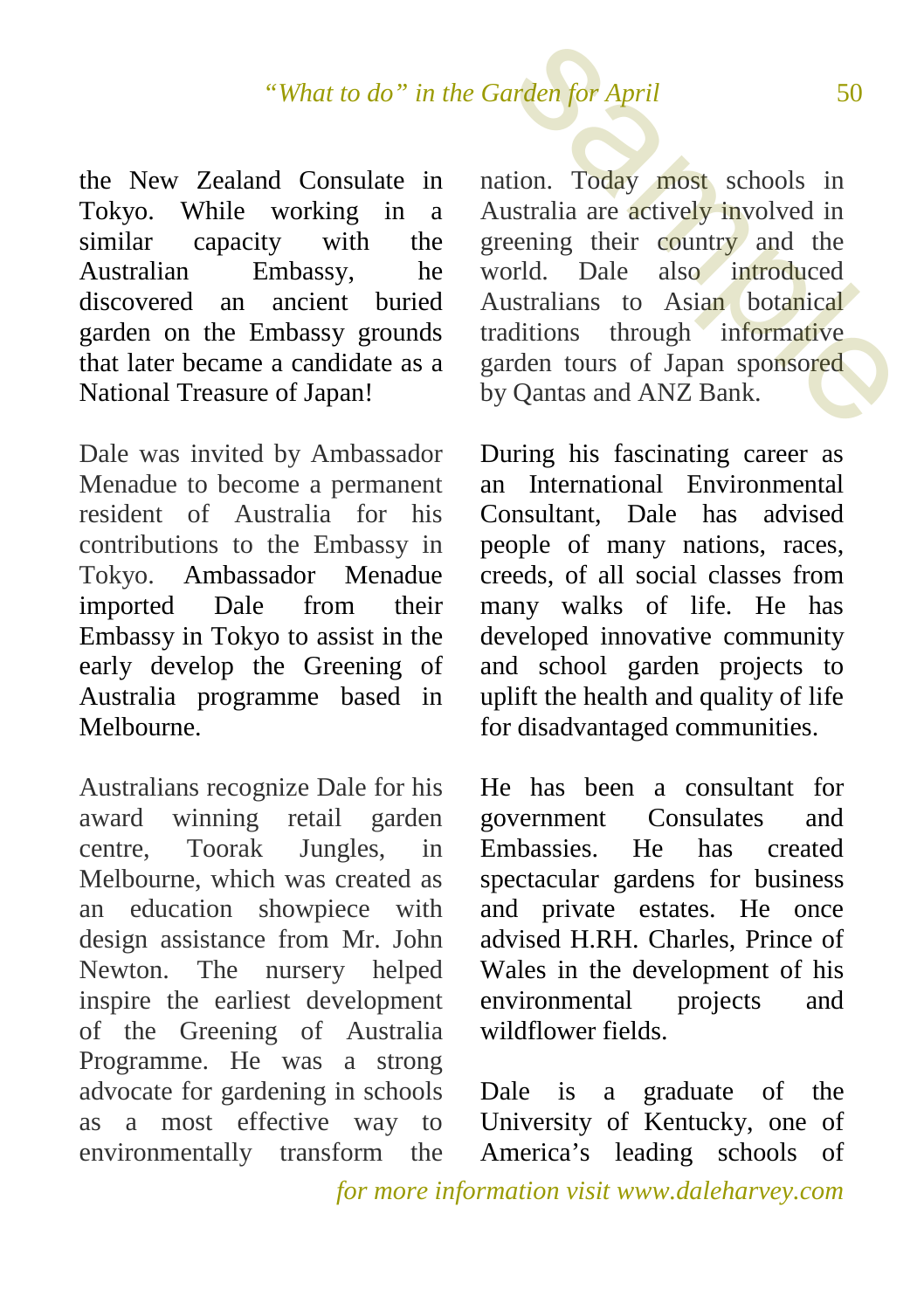horticulture, where he completed a double masters degree in Sociology (Community Development) and Education. Shortly after this he developed his<br>innovative "Flower" Power" "Flower Power" projects that inspired the development of the modem-day community garden movement that has today blossomed into over 100,000 community gardens in the U.S.A. and Canada.

For this effort he received a USA National Garden Bureau Award for horticultural excellence; the 4- H Community Service Award; an International Citizenship Award for Cultural Integrity from Washington, D.C. plus a U.SA National Parks and Recreation Award.

Harvey also received a full fellowship from the Japan-United States Friendship Commission/ National Endowment for the Arts, Washington, D.C. as an International Garden Artist, Environmental Craftsman and Botanical Consultant based in Tokyo, Japan. More recently an Environmental Initiates Fund Awarded from the Auckland Regional Council/New Zealand Government for Botanical Community Projects as well as 30 awards in horticulture, arts and<br>sciences. His experience in sciences. His experience in horticulture alone spans 60 years and 16 countries. Handbook Series<br>
varded from the Auckland<br>
gional Council/New Zealand<br>
vernment for Botanical<br>
mmunity Projects as well as 30<br>
ards in horticulture, arts and<br>
ences. His experience in<br>
rticulture alone spans 60 years<br>
d 16

Dale Harvey is American born, was resident in Australia for many years where he still maintains family and business interests, and also lived in Japan and Singapore and has lived for 29 years in Auckland, New Zealand.

Dale's New Zealand connection dates from 1864 when his early ancestors moved from the United Kingdom to Christchurch. Later generations helped settle Napier, Hastings, Thames and Otahuhu as they pushed steadily north.

His grandparents, Rev. H.B. Hughes and wife Ruby Lascelles retired from St. Andrews Presbyterian Church in Otahuhu to their South Auckland market garden district homestead and orchard in 1947. This is the home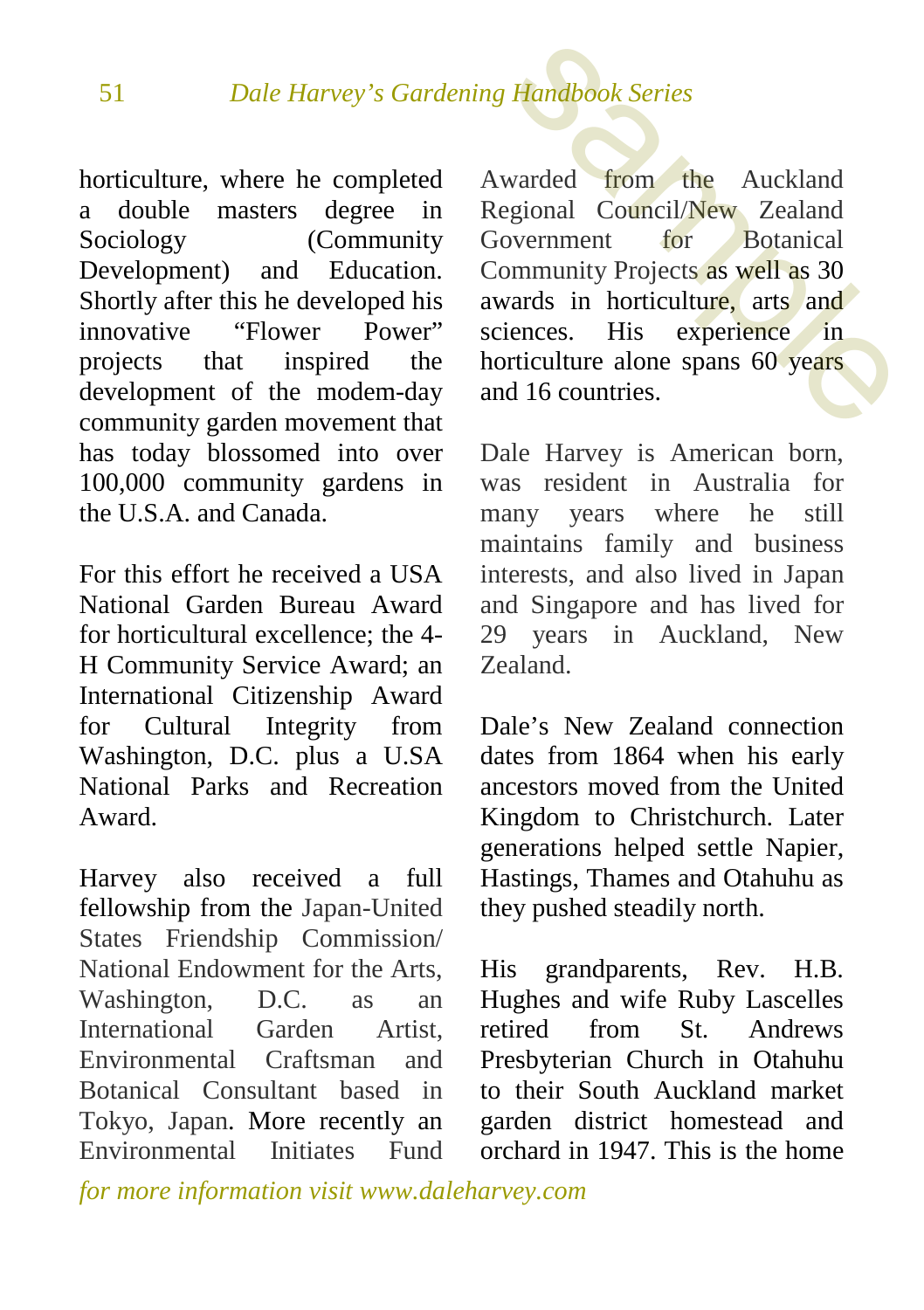#### *"What to do" in the Garden for April* 52

of today's famous Quarter Acre Paradise Gardens.

During World War II Dale's mother, Faith, met her Massachusetts-born husband-tobe Army Medical Corps Serviceman, Gilman Harvey in Auckland where they courted. After the war, the young couple immigrated to the USA where Dale was born. Dale, the first of four children, became a Kiwi-American hybrid like the hybrid flowers Dale loves to grow. The new family then returned to his Grandparents South Auckland orchard homestead.

Dale was deeply affected by his early "inspiring" garden experiences in New Zealand which were enriched and persistently cultivated well into his adult life by his Grandparents and Parents. These profoundly shaped the direction of his life. Later, his family returned to the USA for Dale's formal education. But these memories dramatically shaped his botanical and environmental perspective and future development as he kept in

close contact with his New Zealand Family and they in turn sent him weekly clippings and letters about New Zealand's current affairs. For April 52<br>
Sample of April 52<br>
Sample of April 152<br>
Sample of April 153<br>
Sample of April 153<br>
Sample of April 163<br>
Sample of April 164<br>
Sample of April 164<br>
Sample of April 164<br>
Sample of April 164<br>
Sample of April 164<br>

Dale returned to assume residence<br>in his Grandparents South in his Grandparents Auckland, New Zealand homestead in July, 1984 when the sudden death of his Aunt Beth left his Grandparent's property vacant.

With the help of his Australian Partner, International Designer, John Newton, the homestead was redeveloped into what would later be known as the ''Quarter Acre Paradise' Gardens, a working urban homestead that often features on his television programs, book and magazine features plus on their colourful and informative Website www.daleharvey.com and Quarter Acre Paradise Gardens [Face Book](https://www.facebook.com/pages/Quarter-Acre-Paradise-Gardens/192668464108860?fref=ts) pages.

Today the Quarter Acre Paradise Gardens are a local landmark. They create a magical garden setting for charity events,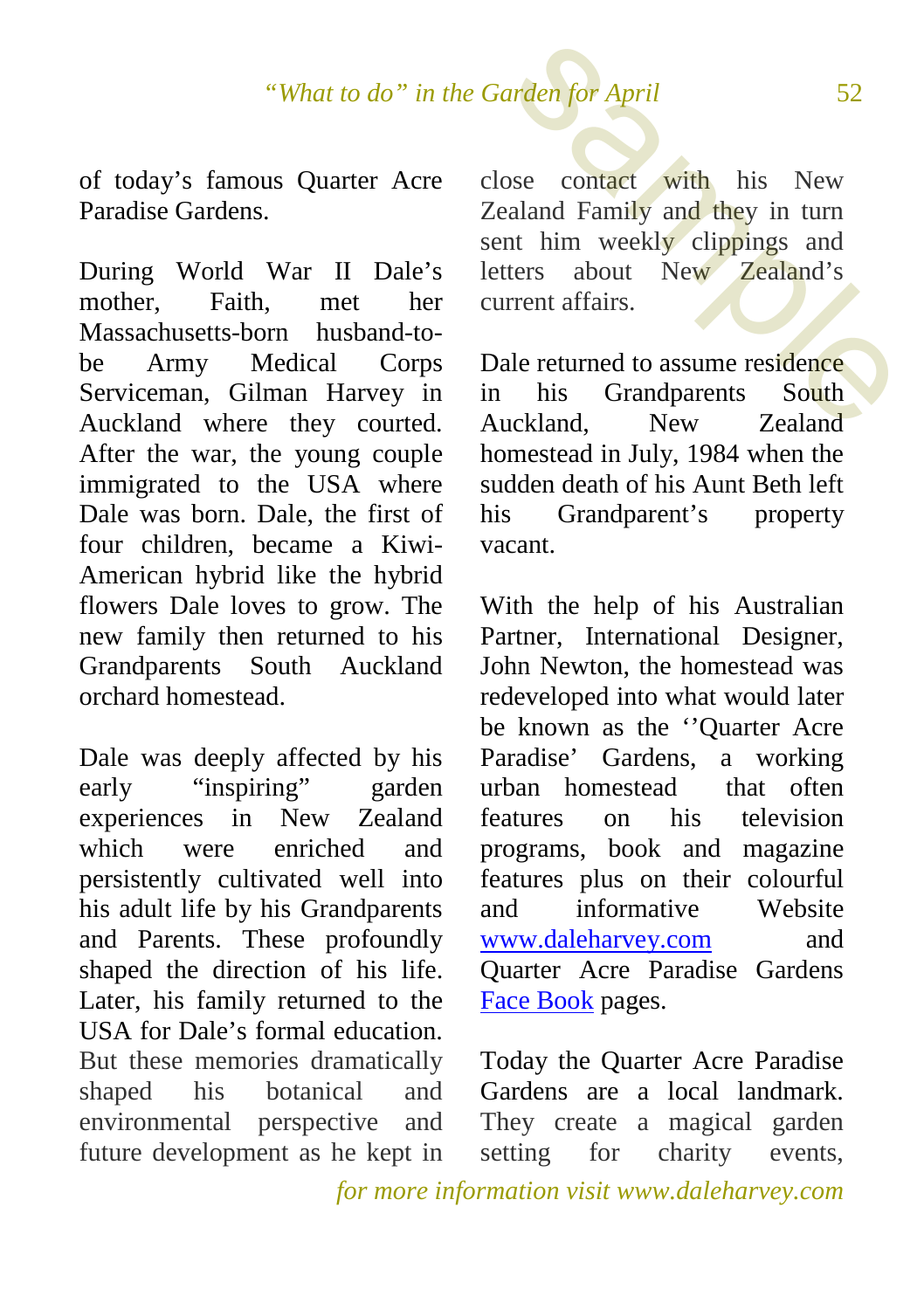seasonal garden shows, special functions plus wedding parties visited by a variety of local tour groups and international guests. The gardens have expanded to include the neighbor's gardens featuring large conservatories, interconnecting covered walkways and shelters leading to many different themed garden rooms. Garden displays are meant to inspire 'backyard' Gardens how to create a lot by spending just a little and using their own skill and knowledge to inexpensively create a lot more. While other special shows feature up to 100,000 fragrant blooms glowing through 50,000 fairy lights. The gardens have frequently featured in the Heroic Gardens and Trinity Garden Festivals and are often used as backdrops for advertising and wedding photography.

These remarkable gardens have given Dale and John the opportunity to vastly expand their knowledge, understanding and careers in many directions inspiring beautiful botanical photography, very informative

and practical garden books, magazine and website articles; practical celestial forecasting (planting by the Moon and constellations): a landscape constellations); a landscape/<br>nursery business: Garden nursery Consultations, a worldwide Internet Florist Shop; radio and television appearances; and two colourful and highly informative Websites plus Face Book pages. Handbook Series<br>
d practical garden books,<br>
intimative and website articles;<br>
intimations is a manufacture of the Moon and<br>
instellations); a landscape/<br>
insultations, a worldwide<br>
ernet Florist Shop; radio and<br>
evision ap

In recent years, Mr. Harvey with assistance from Mr. Newton were also commissioned to create, design, implement and plan a massive botanical forest park and lakeside garden for a large events/function center and hunting lodge in Central Wisconsin. They even assisted and trained the existing lodge staff with limited botanical knowledge how to successfully plant and maintain their botanical gardens. Many thousands of ornamental specimens were planted successfully in just 5 weeks and ahead of deadline! Today the gardens are still being maintained by the same staff and have already become a tourist destination and major commercial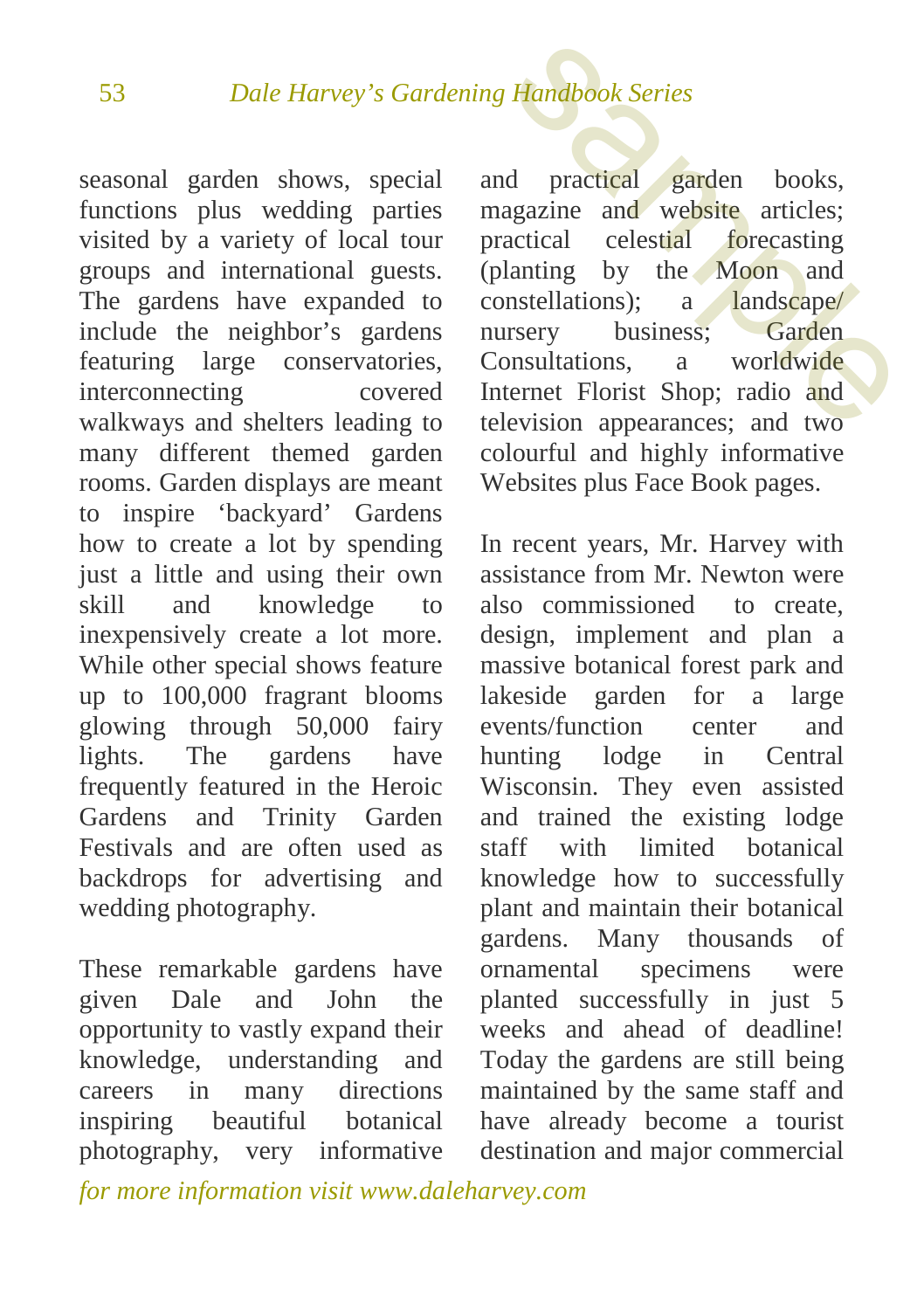asset for the lodge and the greater regional community

Mr. Harvey and Mr. Newton are presently collaborating on a new and improved educational website which includes upgrading the Quarter Acre Paradise gardens.

The purpose of this website is to educate and inspire Gardeners and Nature Lovers about a wide range of botanical, environmental, gardening and nature-related topics.

This website features beautiful botanical images plus helpful and interesting garden-related articles. A monthly and weekly Garden Calendar Diary can be downloaded. It is possible to register as a regular subscriber and each month receive a helpful garden newsletter. Many products and services are available for purchase on line. Plus a beautiful Quarter Acre Paradise Face Book page gives viewers the opportunity to take a seasonal visual tour through the Quarter Acre Paradise Gardens and ask garden questions.

Dale Harvey continues to spread his environmental messages and practical, common sense solutions for the benefit of people everywhere. Dale's life goal has always revolved around doing whatever is necessary to inspire and lead interested and passionate people toward an age enhanced botanical appreciation and knowledge, environmental paradise and peaceful prosperity around the world. For April 54<br>
Le Harvey continues to spread<br>
environmental messages and<br>
actical, common sense solutions<br>
the benefit of people<br>
erywhere. Dale's life goal has<br>
vays revolved around doing<br>
atever is necessary to inspire<br>
d